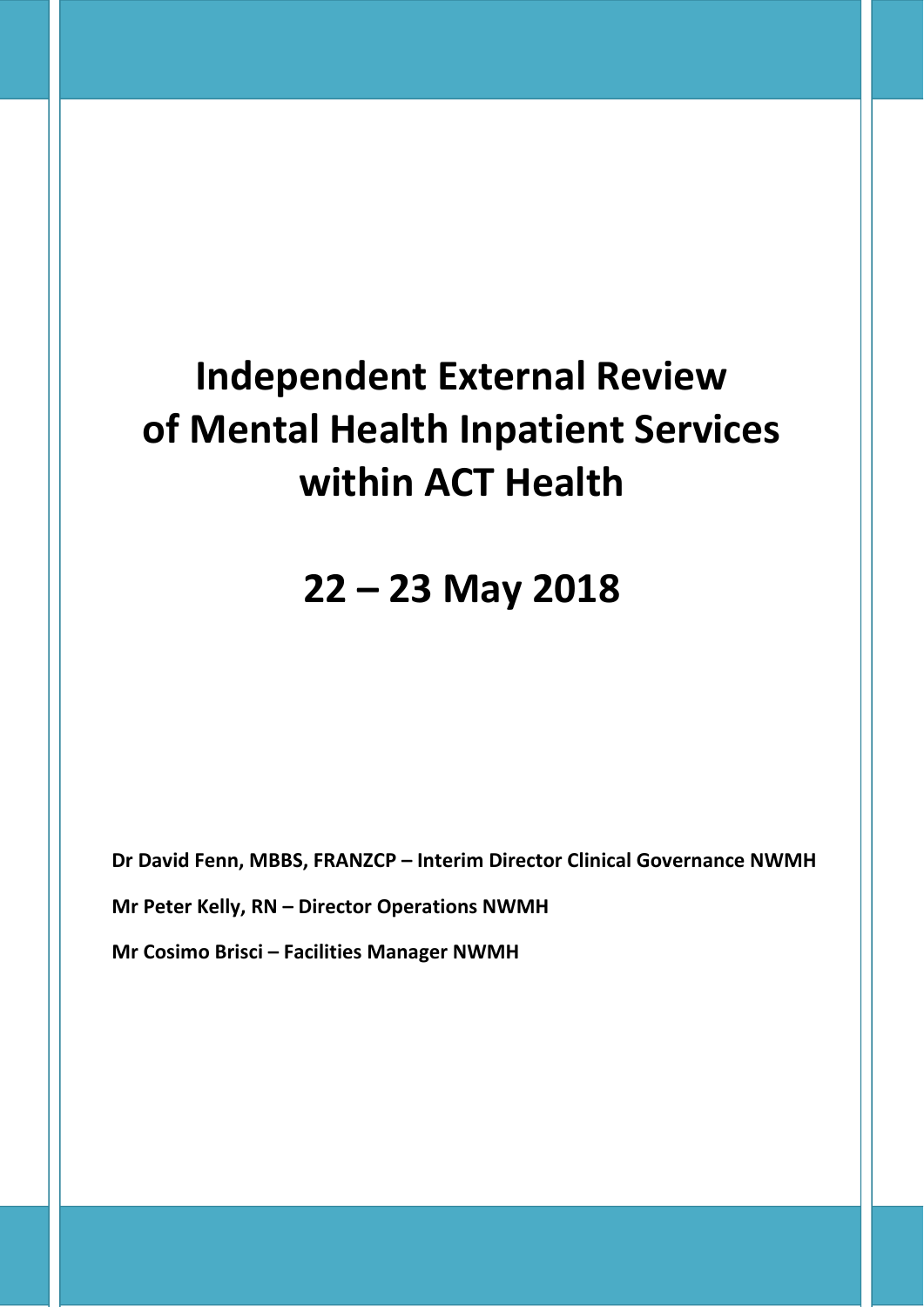### **Contents**

| Purpose                                                              | 3         |
|----------------------------------------------------------------------|-----------|
| Background and Context: Notification of Significant Risk             | 3         |
| Terms of Reference for the Independent Review                        | 4         |
| The NorthWestern Mental Health (NWMH) Review Team                    | 4         |
| Review:                                                              | 5         |
| The Adult Mental Health Unit (AMHU)<br>٠                             | $5-6$     |
| The Mental Health Short Stay Unit (MHSSU)<br>٠                       | 6         |
| <b>Brian Hennessy Rehabilitation Centre (BHRC)</b><br>٠              | 6         |
| Dhulwa Mental Health Unit<br>٠                                       | 6         |
| The Withdrawal Unit<br>٠                                             | $6-7$     |
| <b>General Commentary:</b>                                           | 7         |
| Infrastructure<br>٠                                                  | $7 - 9$   |
| Policies and Procedures Pertaining to Ligature Safety<br>٠           | $10 - 12$ |
| <b>Clinical Governance</b><br>٠                                      | 12        |
| Investigating of Critical Incidents<br>٠                             | $12 - 13$ |
| Management of Occupational Violence (OV)<br>٠                        | $13 - 14$ |
| <b>Incident Review</b><br>٠                                          | 14        |
| NWMHs Experience Regarding Completed Suicide in Inpatient Units<br>٠ | $14 - 15$ |
| <b>External Benchmarking</b><br>٠                                    | 15        |
| Carer ACT<br>٠                                                       | 16        |
| <b>ACT Consumer Network</b><br>٠                                     | 16        |
| Service Context<br>٠                                                 | $16 - 17$ |
| Acting Chief Psychiatrist ACT<br>٠                                   | 17        |
| Summary                                                              | 17-18     |
| Recommendations:                                                     | 18        |
| Workforce<br>1.                                                      | 18        |
| 2.<br>Governance                                                     | 18        |
| 3.<br><b>Quality Managers</b>                                        | 18        |
| <b>Occupational Violence (OV)</b><br>4.                              | 19        |
| <b>External Benchmarking</b><br>5.                                   | 19        |
| Ligature Safety<br>6.                                                | 19        |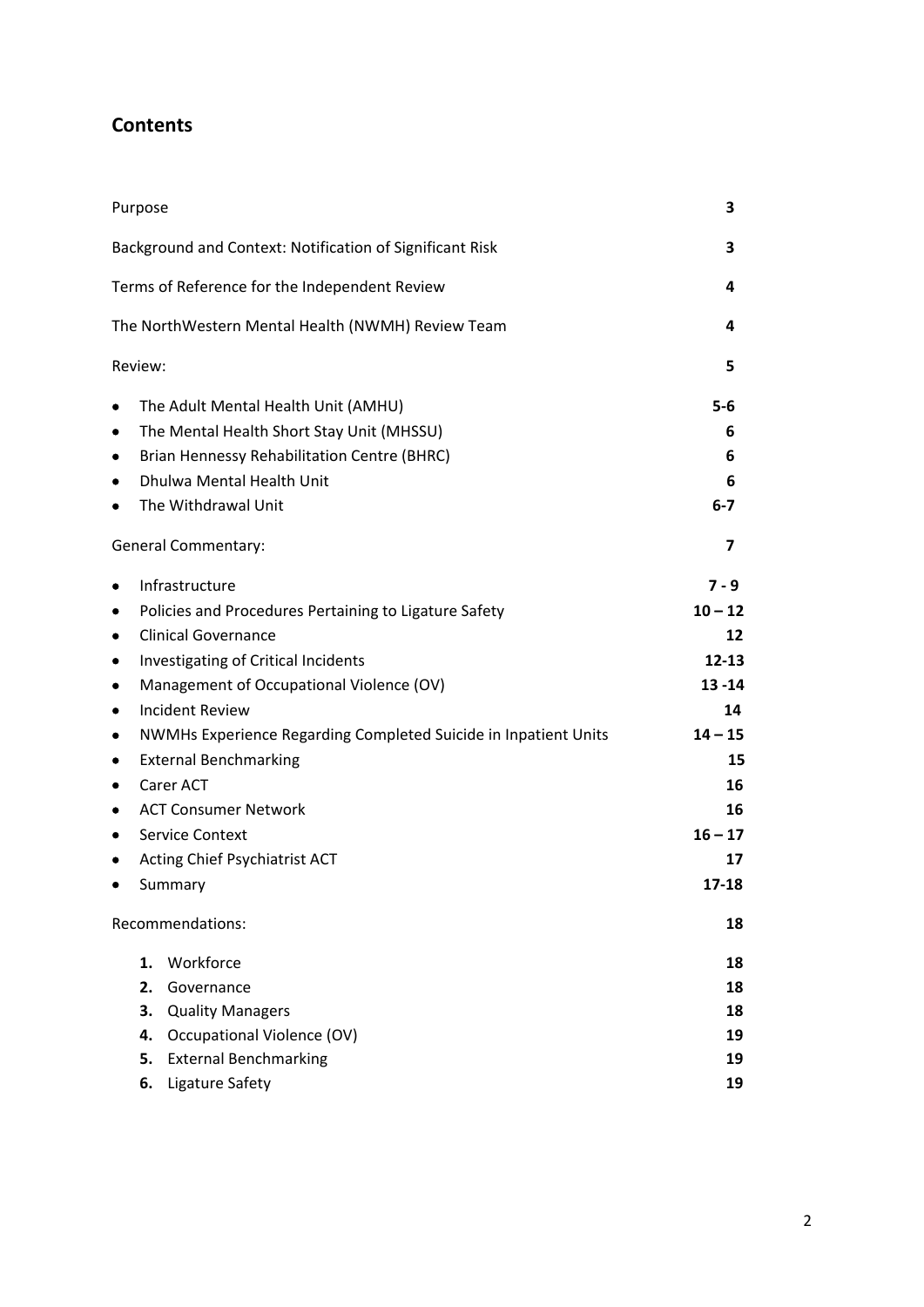#### **Purpose:**

ACT Health undertook the ACHS re‐accreditation process on 19‐23 March 2018. In response to the findings from the Australian Commission on Safety and Quality in Health Care (the Commission) Advisory Note A13‐01, and the subsequent National Safety Quality Health Service Standards (NSQHS) Standards Survey *Not Met Report*, extreme and significant risks have been identified for mental health in‐patient services. An independent external review of all Mental Health Inpatient Units, Alcohol and Drug and Justice Health facilities has been agreed to by Dr Paul Kelly, the Regulator of ACT Health. In addition the *Not Met Report* recommends Canberra Hospital Health Services (CHHS) *commission an immediate external review of all mental Health Inpatient Units,* Alcohol and Drug, and Justice Health facilities to assess the level of safety and risk to consumers in *the service.*

#### **Background and Context: Notification of Significant Risk:**

On 26 March 2018 and in accordance with the Advisory A13‐01, the ACHS notified ACT Health of the following significant risks:

| Standard / Action                                                                            | <b>Comments</b>                                                                                                                                                                                                                                                                                                                                                                                                                                                                                                                                                                                                                                                             | <b>Risk Comments</b>                                                                                                                                                                                                                                                                    |
|----------------------------------------------------------------------------------------------|-----------------------------------------------------------------------------------------------------------------------------------------------------------------------------------------------------------------------------------------------------------------------------------------------------------------------------------------------------------------------------------------------------------------------------------------------------------------------------------------------------------------------------------------------------------------------------------------------------------------------------------------------------------------------------|-----------------------------------------------------------------------------------------------------------------------------------------------------------------------------------------------------------------------------------------------------------------------------------------|
| Action 1.8.1<br>Mechanisms are in place to<br>identify patients at increased<br>risk of harm | Significant concern expressed by<br>the survey team regarding a<br>number of issues in Mental Health<br>and the number of suicides in the<br>health service over the past three<br>years which have not had a robust<br>review<br>nor<br>strategies<br>implemented to mitigate the risks.                                                                                                                                                                                                                                                                                                                                                                                   | The delay in immediate actions<br>post suicides and the delay in<br>undertaking regular ligature audits<br>and, the delay in implementing the<br>results and recommendations of<br>the engineers report into ligature<br>places the patient /<br>points<br>consumer at an extreme risk. |
| Action 1.8.2<br>Early action is taken to reduce<br>the risks for at-risk patients            | Four deaths in mental health and<br>one death in a general medical<br>immediate<br>ward;<br>no<br>commissioning<br>of any<br>review<br>(internal or external) include no<br>robust RCA. There was some form<br>of general feedback with some<br>suggestions but this failed to make<br>any significant impact. There was a<br>report undertaken by an external<br>architect on ligature points in<br>January 2017 and a Gantt Chart<br>has only been developed<br>to<br>in<br>February/March<br>commence<br>2018. There appears to be no<br>regular ligature audit undertaken<br>nor was there any action plan<br>done to implement strategies to<br>prevent further cases. | As above.                                                                                                                                                                                                                                                                               |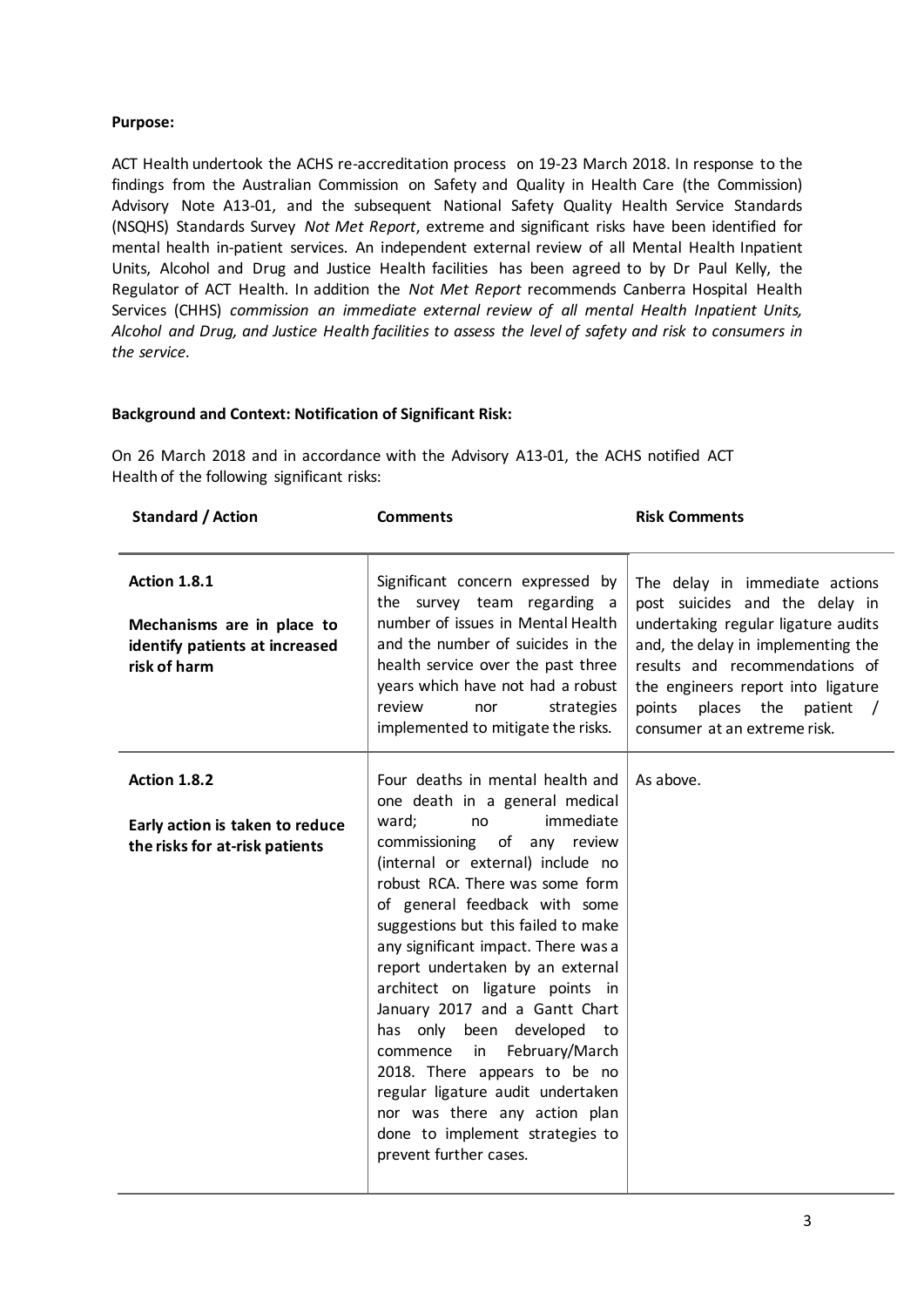On 4 April 2018, ACT Health received the *Not Met Report* from ACHS (The Australian Council on Healthcare Standards). Amongst a number of other recommendations, ACHS provided 3 specific recommendations related to their original Advisory Notice to the National Commission of HealthCare Standards during Accreditation week in March 2018;

- Action 1.8.1 Core CHHS commission an immediate independent external review of all Mental Health Inpatient Unit, Alcohol and Drug and Justice Heath facilities to assess the level of safety and risk to consumers of the service;
- Action 1.8.2 Core (1) Immediate action be taken to reduce the high risk of ligature points; and
- Action 1.8.2 Core (2) Establish a Mental Health Review Advisory body which incorporates Alcohol and Drug and Justice Health to oversee the review and the implementation of the subsequent recommendations.

#### **Terms of Reference for the Independent Review:**

The independent external review will:

- Conduct site visits to the MHJHADS inpatient units and review the safety aspects of:
	- a. Model of Care;
	- b. Policies and procedures (are we using the existing tools correctly);
	- c. Patient cohort;
	- d. Workforce, skill mix;
	- e. Unique admission criteria to each unit;
	- f. Physical environment; and
	- g. Service demand.
- In accordance with the notification of significant risk by the NSQHS, provide your expert opinion to assess the level of patient safety and risk and application of best practice interventions to admitted people across the specific inpatient facilities.

The independent reviewer/s will provide a preliminary report outlining key findings and recommendations following the site visits to CHHS that:

- Provides relevant descriptive data and current operational paradigms;
- Recommends improvements to the policy framework for service delivery;
- Recommends improvements to the model for service delivery that incorporates clinical need;
- Recommends operational improvements to existing practices; and
- Recommends improvements to oversight and monitoring frameworks.

#### Noting

- The infrastructure risks have been assessed by external consultant Silver Thomas Hanley in April 2017.
- Should significant risks to patient safety be found, those are to be escalated immediately to the Executive Director of MHJHADS.

#### **The NorthWestern Mental Health (NWMH) Review Team:**

- Dr David Fenn, MBBS, FRANZCP. Interim Director Clinical Governance NWMH
- Mr Peter Kelly, RN. Director Operations NWMH
- Mr Cosimo Brisci, Facilities Manager NWMH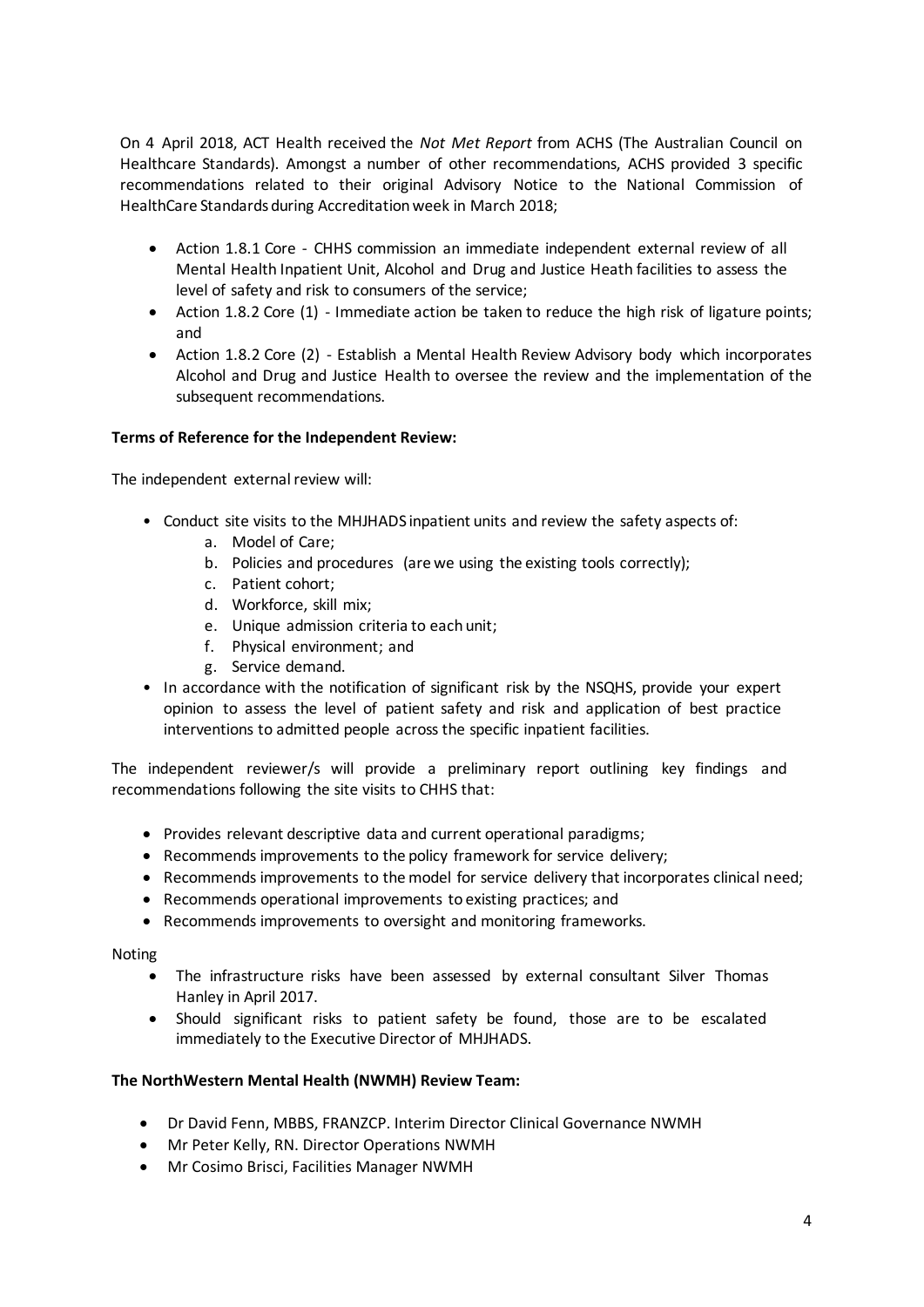As a means to establishing the credibility of the reviewers, NWMH is a large publicly funded specialist mental health service operating across the north and west of metropolitan Melbourne. A snapshot of NWMH is as follows:

- Annual budget for 2017‐18 Financial Year \$207m.
- Is a fully accredited specialist mental health service.
- **•** Employs 1,340 EFT staff or 1,900 headcount.
- Operates 502 beds across youth, adult and aged cohorts and across acute, residential rehabilitation, secure rehabilitation, step up – step down beds.
- NWMH operates a very extensive community based service across youth, adult and aged cohorts. The current Caseload is around 8,400 and we achieve about 50% new registrations per year.
- NWMH is the largest public provider of Electroconvulsive Therapy in Victoria
- NWMH operates across 30 sites.
- Operates sub‐speciality programs in the areas of Eating Disorders, Perinatal Mental Health and Neuropsychiatry, Consultation-Liaison Psychiatry, Emergency Mental Health, Dual Diagnosis, and a Fixated Threat Assessment Centre (Clinical Enhancements)
- NWMH is a Division of Melbourne Health. It is a somewhat unique entity in the state of Victoria in that it provides specialist mental health services to Northern Health and Western Health.
- NWMH operates a Mental Health Training and Development Unit (MHTDU) and is auspiced by the state government to operate the Western Education and Training Service (WETS) Cluster which provides training and education to other metropolitan and rural services.

#### **Review:**

NWMH was provided in advance with the following documents:

- A letter of engagement from ACT Health
- A timetable detailing site visits and interviews at ACT Health for the  $22^{nd}$  and  $23^{rd}$  May 2018
- An organisational chart
- Terms of Reference
- Correspondence to and from the Australian Commission on Safety and Quality in Healthcare (the Commission) relevant to this review
- Background information relevant to this review
- Relevant ACT Health Procedures
- Relevant Operational Guidelines

NWMH was also provided with an outline of the ACT Mental Health inpatient units as follows:

Mental Health, Justice Health and Alcohol and Drug Services (MHJHADS) has 5 in‐patient facilities within the scope of review. ACT Health is an endorsed health facility under the *Mental Health Act 2015.*

**The Adult Mental Health Unit (AMHU)** is a 37 funded bed public mental health inpatient unit at the Canberra Hospital. The AMHU provides an environment for people receiving both voluntary and involuntary care for acute mental illness or disorder. The AMHU provides brief individualised care which supports people to safely return back to their community setting. AMHU has three unfunded beds, making the capacity for 40 patients. These unfunded beds are utilised to respond to bed demand from the Emergency Department, other wards in the Canberra Hospital and facilitates direct admissions from the community bed availability allows. The AMHU has a 10 bed High Dependency Unit, a two bed Vulnerable Persons Suite and a 28 bed Low Dependency Unit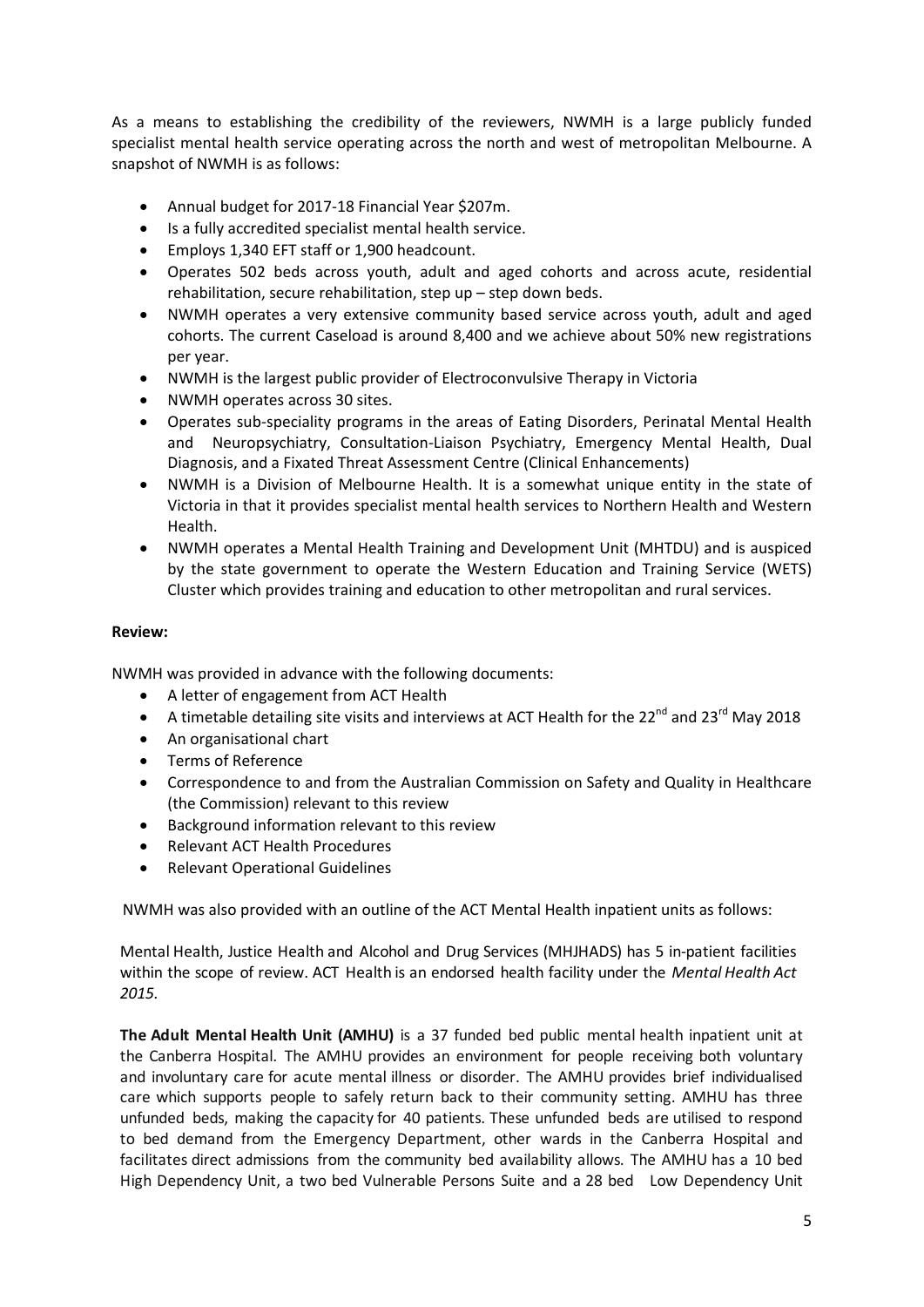(LDU) with four bedroom wings.

**The Mental Health Short Stay Unit (MHSSU)** is a 6 bed public mental health inpatient unit within the Canberra Hospital. The MHSSU is adjacent to the Emergency Department (ED) and provides opportunity for voluntary and involuntary admission for up to 48 hours. Admissions to this unit are generally for the purposes of extended assessment and treatment initiation for people presenting to the ED who may be experiencing mental health crisis or an exacerbation of their mental illness or disorder.

**Brian Hennessy Rehabilitation Centre (BHRC)** is a 30 bed mental health residential facility that aims to provide a recovery focused model of care within a rehabilitation setting. Presently it serves a number of functions including longer long term residential care, medium term rehabilitation services, and an Extended Care Unit which provides an environment for secure care. The Brian Hennessy Rehabilitation Centre and the Adult Mental Health Day Service are currently in the process of transitioning to new facilities at the University of Canberra Hospital due to open in July 2018. The Adult Mental Health Rehabilitation Unit (AMHRU) and Adult Mental Health Day Service (AMHDS) will be located in a purpose built rehabilitation unit based on the University of Canberra Hospital (UCH) campus. The purpose of the AMHRU is to deliver effective recovery based treatment and rehabilitation to people whose needs cannot be met by less intensive community based adult mental health services. The focus is on people with moderate to severe and enduring complex mental health conditions who face challenges living in the community. These people are likely to experience difficulties with living safely and successfully in the community.

**Dhulwa Mental Health Unit** is a purpose built facility providing inpatient services and operating 24 hours a day, seven days a week. Dhulwa supports a person's treatment, care and recovery by responding to the needs of people with moderate to severe mental illness who are or are likely to become involved with the criminal justice system and for those civilian people who cannot be treated in a less restrictive environment. Dhulwa is a 25 bed unit providing care for people with low to medium, secure needs. The 25 beds are configured into an acute wing and a rehabilitation wing. The acute beds cater for people who are acutely mentally unwell and the 15 rehabilitation beds provide a therapeutic environment which provides increased psychosocial rehabilitation, vocational and community integration activities. 10 acute inpatient beds were commissioned in November 2016 and it is anticipated that an additional 7 rehabilitation beds will be opened in late May 2018. These additional secure beds will provide secure long term rehabilitative care for people who have unremitting and severe symptoms of mental illness or disorder with associated behavioural disturbance and are unable to safety or adequately treated in less restrictive settings.

**The Withdrawal Unit** is a 10 bed facility located in Building 7 of the Canberra Hospital. The Withdrawal Service provides a secure and supportive environment for safe medically supervised withdrawal from alcohol and others drugs. The admission criteria requires a person to be low risk and not experiencing suicidal ideation or behaviours. The service is available to any person over the age of 18 who has alcohol or drug dependence.

In completing this review, NWMH undertook the following:

- Met with ACT Mental Health Executive Director, Operational and Clinical Directors and were provided with an overview of the 'in‐scope' services.
- Visited the Mental Health Short Stay Unit (MHSSU)
- Visited the Alcohol and Drug Services (ADS)
- Visited the Adult Mental Health Unit (AHMU)
- Visited the Dhulwa Mental Health Unit (DHULWA)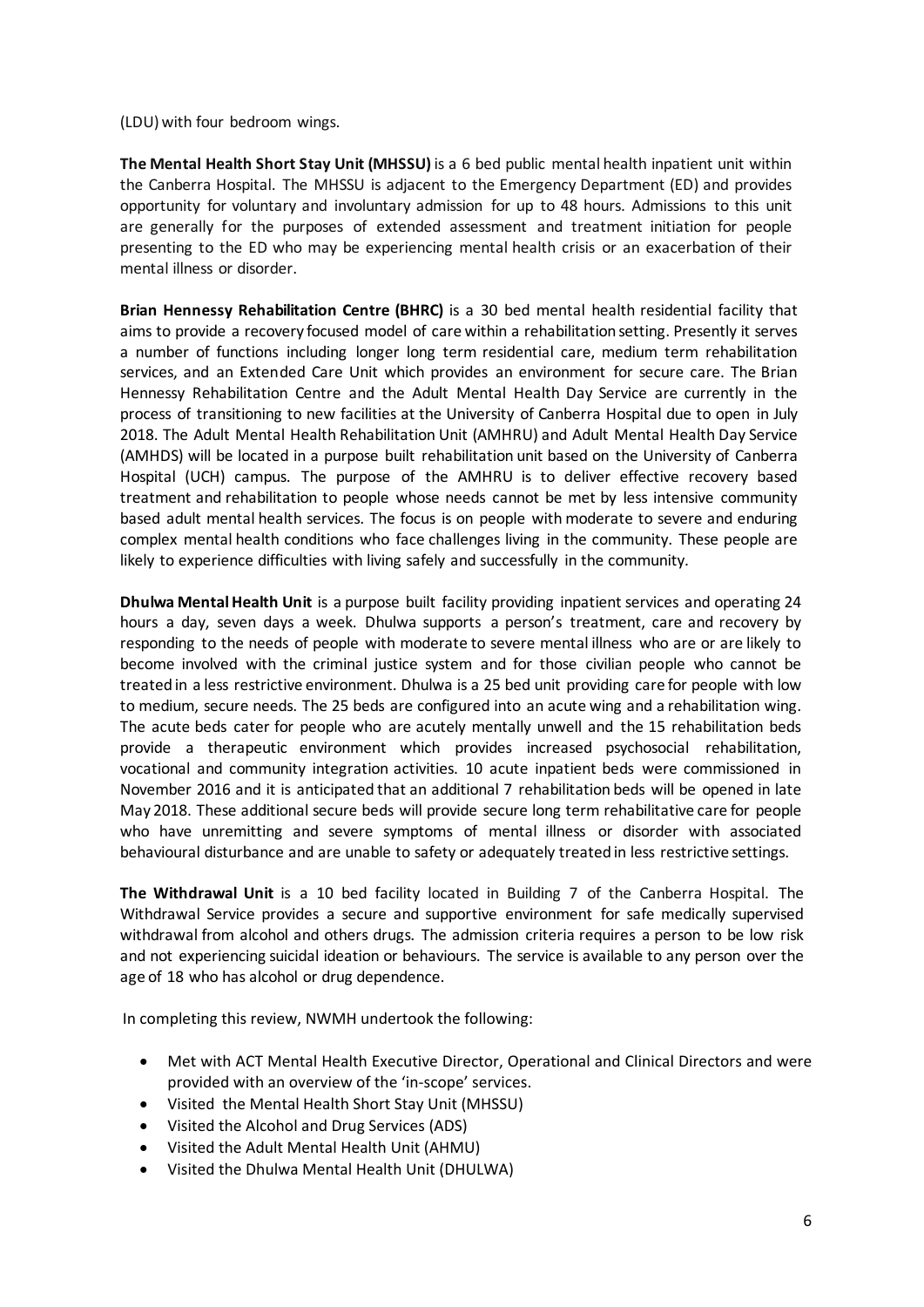- Visited the Brian Hennessy Rehabilitation Centre (BHRC)
- Visited the University of Canberra Hospital (UCH)
- Met with the CEO from Carers ACT
- Met with the Executive Officer from ACT Mental Health Consumer Network
- Had the opportunity for Question and Answer sessions with relevant service Directors
- Participated in a teleconference call with the Chief Psychiatrist of the ACT

#### **General Commentary**

In undertaking this review, the NWMH reviewers will necessarily make reference to, and draw comparisons with the NWMH service system, its policies and procedures and its approach to risk management and incident review.

#### **Infrastructure**

The reviewers visited each of the aforementioned bed‐based units. The facilities were generally of an excellent standard, with high levels of consumer and staff amenity. The facilities were clean and well maintained. The exception to this was the Brian Hennessy Rehabilitation Centre (BHRC) which, while clean and reasonably well maintained, is nearly 30 years old and is thus at the end of its service life. We understand that the residents of this facility will shortly relocate to a contemporary and purpose built facility and that, according to a Ministerial announcement made during our visit, the BHRC will receive a significant capital redevelopment and be re‐purposed for a new patient cohort.

The reviewers visited the **Mental Health Short Stay Unit (MHSSU)** and met with clinical staff from that program. The MHSSU infrastructure was of a very high standard and afforded consumers a high level of amenity. The consumer bedrooms are of an excellent size and are well configured with a high level of attention paid to ligature safety. Fittings and fixtures comply with anti- ligature design products and guidelines. There was good 'line of sight' observation from the staff base to the main bedroom corridor and to the consumer lounge areas. The balcony area is thoughtfully designed and provides access to fresh air for consumers in a secure area which is free of ligature attachment points. Both the bedrooms and outdoor areas meet or exceed the minimum standard as stipulated in Australasian Health Facilities Guidelines- (AusHFG), Schedule of Accommodation. The MHSSU is designed with two consumer lounge areas which afford an opportunity for consumers to be separated if necessary. We also noted that this unit had good circulation space. Our informed view is that this unit is very safe from a design, finishes, fittings and fixtures perspective. The model of care is consumer centred and clinical staff are very attuned to the risks involved in attending to the needs of this cohort. Specifically, this cohort often present to the Emergency Department (ED) following an act of deliberate self-harm, or are threatening self-harm, or are in a situational crisis, or are drug or alcohol impaired for which the hallmarks are poor impulse control, impaired judgement and a low frustration tolerance. We witnessed clinical staff interacting with this cohort and observed their behaviours to be respectful, non‐threatening and engaging. The challenge with SSUs in other jurisdictions is that the focus can be on assessment rather than treatment. In other words the initial assessment may be conducted promptly but active and assertive treatment, including the management of tobacco and alcohol or drugs withdrawal and periodic re-review can be less of a focus, or less achievable, within resource constraints. This can particularly be the case if the SSU is staffed by Emergency Department staff rather than mental health clinicians. This is not the case however in the MHSSU. It is relatively well resourced in terms of staffing i.e. the MHSSU has a fulltime Psychiatric Registrar and two part time Consultant Psychiatrists. Consumers admitted to the MHSSU receive (at a minimum) a daily medical review and more frequently if required. We also observed that the De‐escalation Suite was occupied and that ED staff were attending to the two patients being managed in this area. We noticed good cooperation and communication between the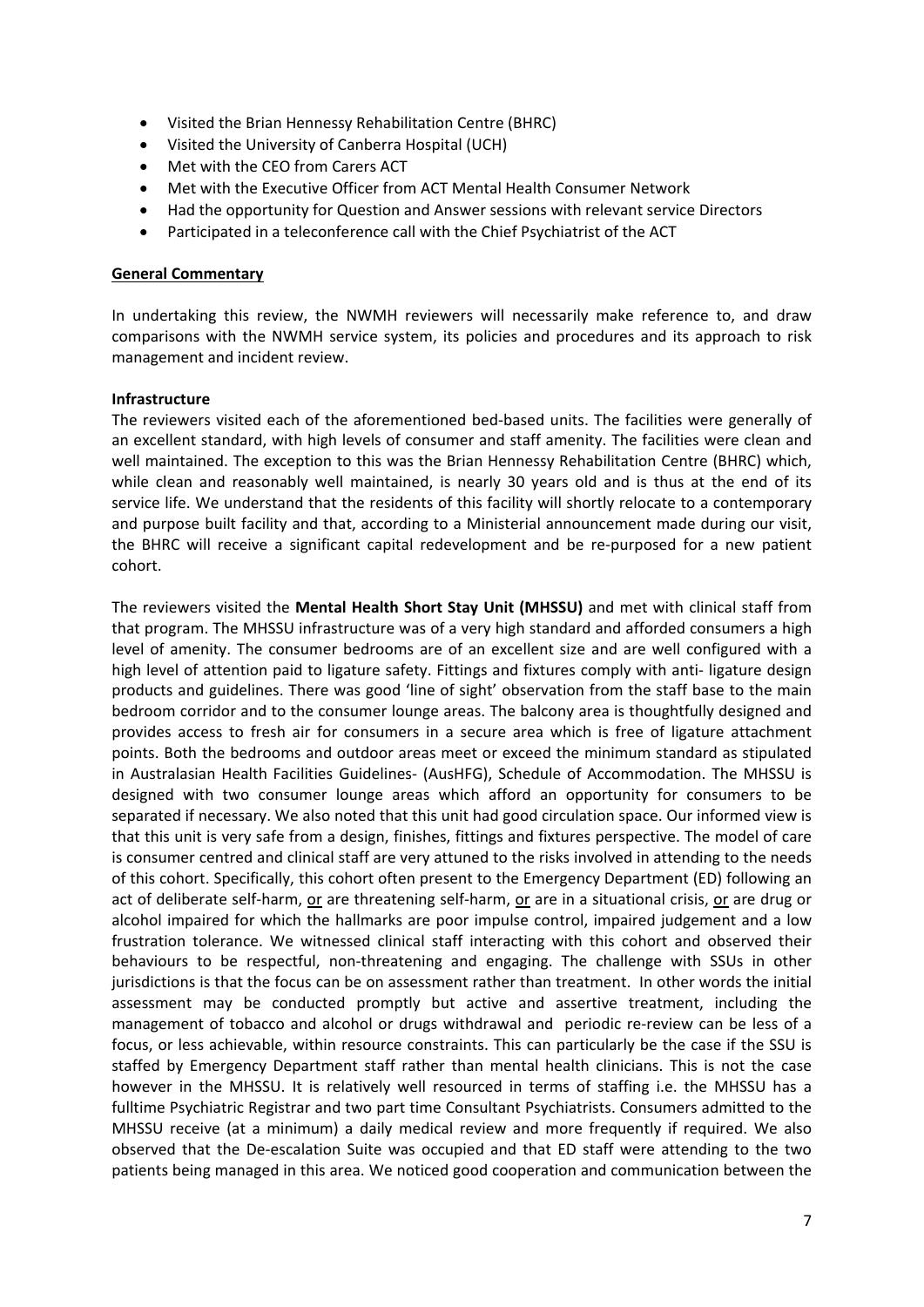ED staff and mental health staff and it was obvious that the two teams enjoyed a positive collegial relationship.

The reviewers visited the **Alcohol and Drug Services** and met with clinical staff from this program. We noted that the unit appropriately screens, triages and conducts a risk assessment of prospective patients to ensure that there are no acute mental health issues that may preclude admission to this care setting. Specifically, staff are energized to ensure that prospective patients are not psychotic, nor depressed to the extent that s/he is at risk of deliberate self-harm. Accordingly the facility is not subject to the same level of ligature safety as the acute inpatient units. This is an entirely reasonable approach. We did note, that notwithstanding this, the clinical team had identified some clothing hooks in the ensuite bathrooms which may constitute a potential hazard and these fittings had been removed some time prior to our review. If a client is screened, assessed or triaged as at 'high risk' of engaging in deliberate self-harm, or is otherwise vulnerable, his / her care would be appropriately transferred to the acute admissions unit.

The reviewers visited the **Adult Mental Health Unit (AMHU)** and met with clinical staff from this program. During this visit we were joined by Facilities Management and Capital Management staff. We spent some time in this unit and inspected consumer bedrooms including the ensuite bathrooms. We inspected the Women's Corridor, the Vulnerable Persons Suite, the dining area, consumer lounge areas, activity room, spiritual room, sensory room, gymnasium and outdoor spaces. We were very impressed with the level of amenity in this unit. The bedrooms and outdoor spaces were of an excellent size and met or exceeded the minimum standard as stipulated in Australasian Health Facilities Guidelines‐ (AusHFG), Schedule of Accommodation. There was abundant circulation space, there was very good access to natural light and there were good views to the outside world. It was clear that significant work had been undertaken in this unit to mitigate ligature hazards. We noted the work that has already been completed in terms of removal of door closers and other fittings. We were also briefed on the work that is nearing completion to (a) remove the ensuite doors, (b) modify the ensuite door frames, (c) make good the door frames and (d) then install ensuite curtains on a 'J Track' curtain track. These curtains are designed in such a way that the curtains will 'break away' if subjected to more than 15kg of downward pressure. In addition we were informed of plans to (e) 'box in' the large screen TV in the activity room and (f) remove a door closer from the activity room. In our informed view some of the ligature mitigation works such as the removal of door closing devices in rooms such as the activity room or the sensory room which are access controlled and which consumers cannot use without a staff member being present should perhaps not be removed. This is an example whereby attending to a potential risk creates an actual risk. In this circumstance the door closers have an important safety function in ensuring that the door is always closed (i.e. the default position is that the door is closed and locked) when unoccupied to contain smoke in the event of a fire. Fittings & fixtures comply with anti-ligature design products and guidelines with the exception of the wall mounted soap dispensers (*Microshield*) used in the ensuite bathrooms and we formed the view that these are a ligature hazard and should be substituted with an alternative product or dispenser.

The reviewers visited the Visited the **Dhulwa Mental Health Unit (DHULWA)** and met with senior staff. This facility is very new and built to a high specification in terms of quality, safety and amenity. We noted that the facility is designed to accommodate medium risk patients however it also has the capability in to manage high risk forensic patients. The design of the unit is thoughtful and well considered in terms of access to natural light. Outdoor spaces are necessarily access controlled and supervised by clinical staff at all times. The de-escalation suite is well designed with high grade finishes, fixtures and fittings. We noted that the ensuite bathroom door can be controlled by staff from outside the de‐escalation suite and that staff could shut down the water supply from outside the suite should that be necessary. We noted that the unit is furnished with *Norix* brand furniture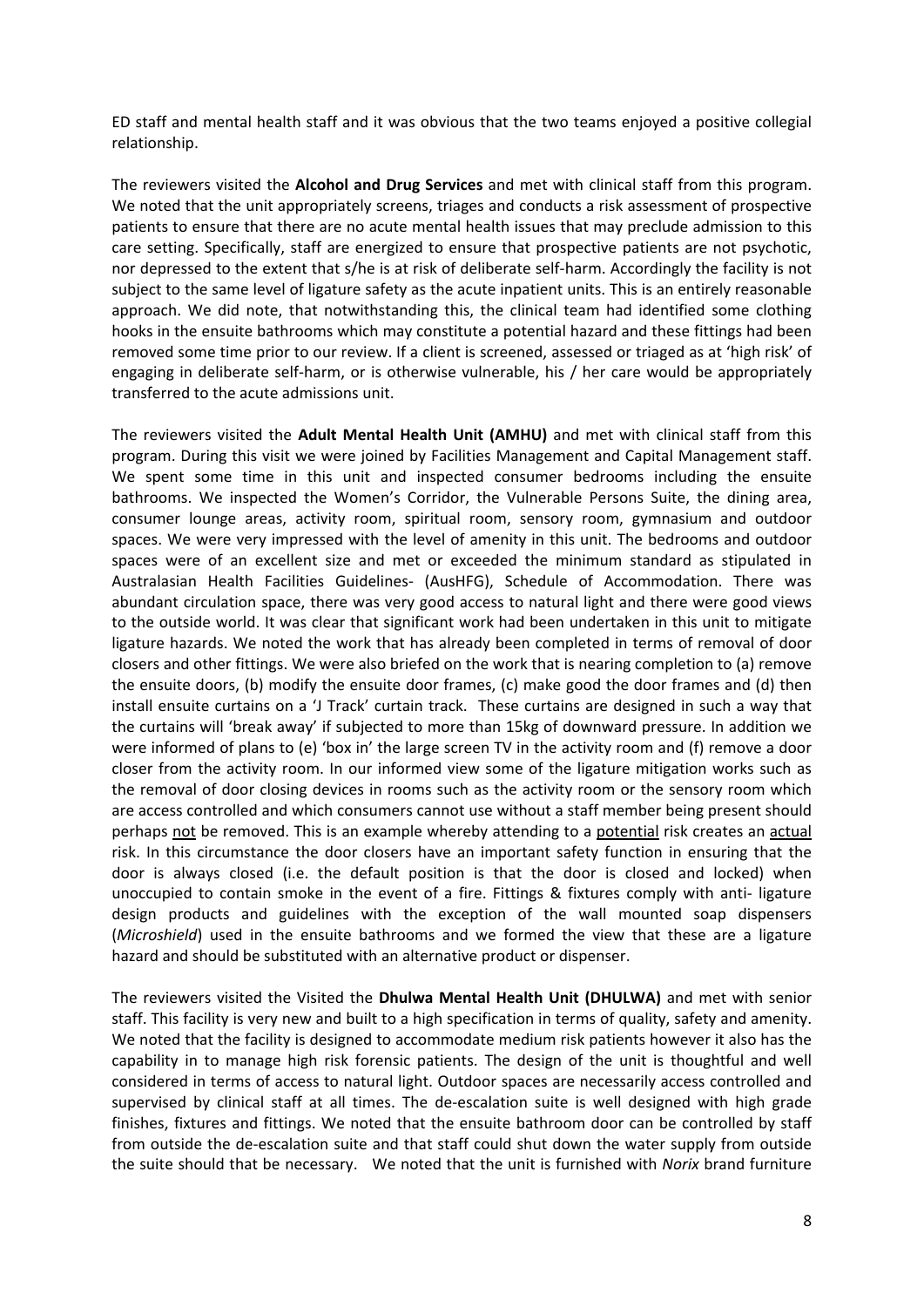which is purpose designed for custody, forensic and acute psychiatry settings. This furniture is devoid of hard and sharp edges and is filled with sand to ensure that these items cannot be picked up and used as weapons or a battering ram. Very good attention to detail has been paid to ligature safety with a couple of minor exceptions (a) the *Microshield* soap dispensers in bathrooms represent a potential ligature hazard and should be removed and substituted with an alternative product (b) the patients and staff toilets in the outdoor area have the wrong signage i.e the staff toilet is designated the patient toilet and vice versa. The issue here is that the staff toilet does not have ligature safe fittings and fixtures and thus, as currently configured, patients will have access to the hand drier, tapware, coat hooks etc that are in the staff toilet. This is easily remedied by reversing the signage. We noted the excellent security systems in place in this unit. Visitors require 100 points of identification to enter this unit and must have digital photographs taken and identification is scanned into a database by security staff. Personal items were x-rayed and no mobile telephones or recording devises were permitted. We were security scanned prior to entering and there was capability for whole body scanning. We understand that 280 CCTV cameras are in place in this unit and that CCTV imagery is viewed by a security officer in a purpose designed CCTV viewing suite. The security officers rotate into this suite on 2 hour stints as a means to avoiding fatigue and inattention. There were 4 security officers on duty and they had various roles including reception, perimeter patrols, responding to code events and checking patients belongings on return to the unit from escorted or unescorted leave. Interestingly, we could see that security staff, via the CCTV monitors, can often observe early signs of escalating patient behaviours such as pacing, hand wringing or other forms of psychomotor agitation and alert staff to this to avoid further escalation. We understand that urine drug screens are routinely sought from patients returning from leave.

The reviewers visited the **Brian Hennessy Rehabilitation Centre (BHRC)** and met with clinical staff from this program including the Occupational Health and Safety – Workplace Representative. The fabric of this facility was looking tired and dated as per the introductory comments under *infrastructure* however the patients appeared well nourished, clean, well clothed and were well engaged with clinical staff. The unit program was recovery focused and we noted a range of programs for patients that were both life‐skills based (cooking, budgeting etc) and healthy lifestyle based (a gym / activities program with a personal trainer). In a 30 year old building such as this it is very difficult indeed to achieve good ligature safety and in any event there are unlimited ligature attachment points immediately outside the building in the form of pergolas, tree branches etc. Risk management in this unit is predicated on staff engagement with long term patients, a deep understanding by clinical staff of the patient's clinical history and excellent risk assessment. Much like the Withdrawal Unit, a deteriorating patient would be assessed and transferred to an acute inpatient unit. Our informed view was that patients were receiving good quality, recovery focused care in a nurturing and therapeutic environment.

The reviewers visited the **University Of Canberra Hospital (UCH)** which will open in the very near future and accept patients from the BHRC. This is a very well designed contemporary mental health rehabilitation facility which provides a high level of amenity for patients, visitors and staff. It has been designed with amenity and safety in mind, commensurate with the cohort who will receive care in this environment. Again, this is not an acute facility but nevertheless excellent attention has been paid to ligature safety in terms of bedroom and lounge furniture, bedroom and ensuite bathroom design. In particular we noted that ensuite doors have been replaced with a curtain attached to a '*J Track'* curtain track – with 'breakaway' curtains. In doing this, a balance has been struck between achieving amenity, safety, dignity and privacy for the patient.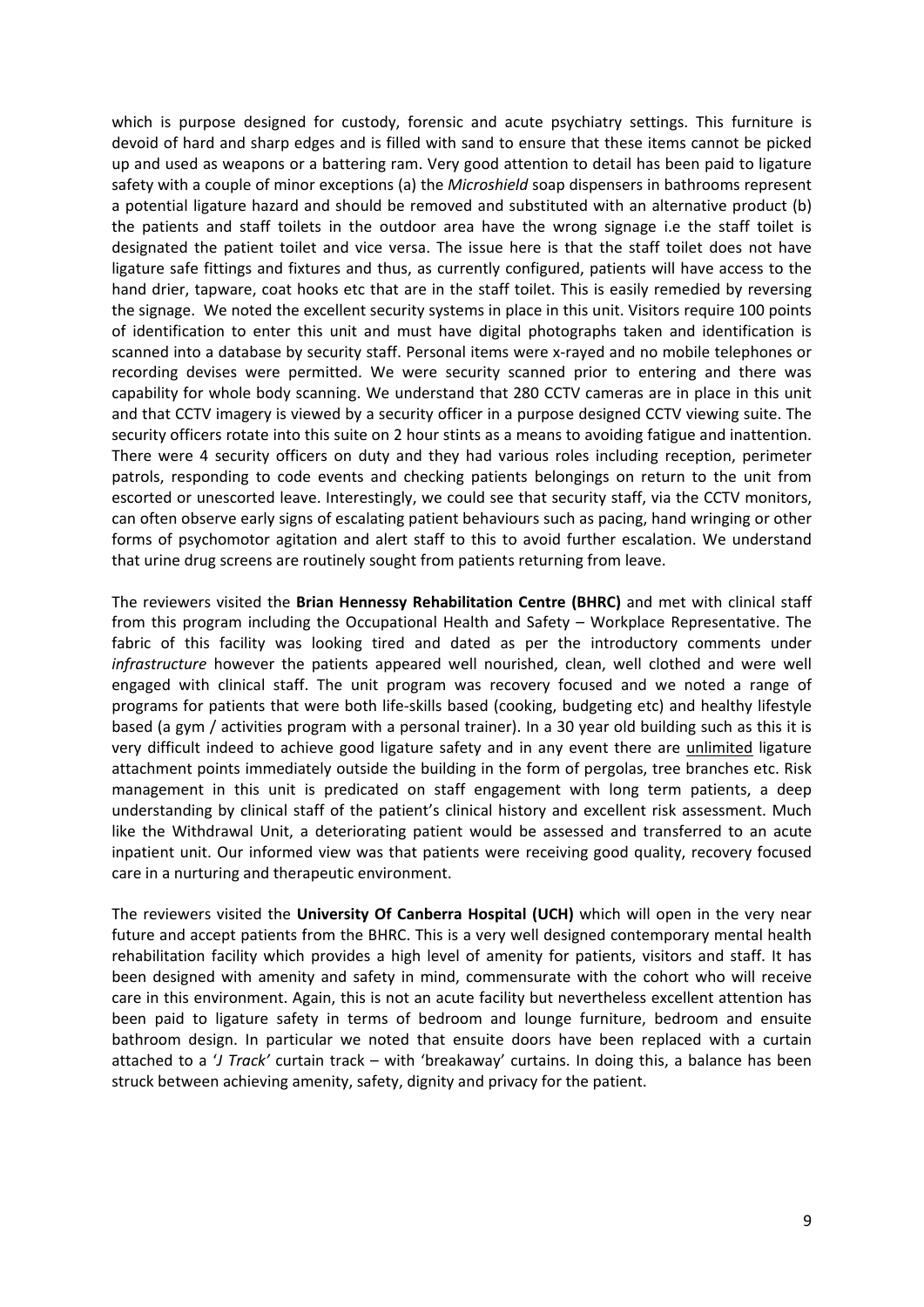#### **Policies and Procedures Pertaining to Ligature Safety**

The reviewers read the policies and procedures and the models of care relating to each of the bed‐ based services. We viewed these as thorough, detailed and very comprehensive. Our attention was drawn to the new policy and procedure relating to ligature safety. This was extraordinarily detailed and, in descriptive fashion, made clear the risks associated with potential ligature points, including those below waist level. I draw particular attention to this because potential ligature points above waist level have traditionally been the focus of ligature audits in the United Kingdom and more recently in Australian jurisdictions. MHJHADS attention to this indicates a contemporary approach to ligature safety in what is a constantly evolving area of patient safety. The constant evolution in this area also extends to the suite of ligature safe fittings and fixtures available in the market. Even in the past two years we have seen quantum leaps in product design and a developing knowledge as to how these products have been introduced into new build facilities and into refurbished inpatient units. It was pleasing to see that ACT Health have chosen the most up to date fittings and fixtures supplied by reputable companies which enjoy an excellent reputation for product safety. Examples of these fittings and fixtures include (a) enclosed 'piano type' door hinges (b) door top – weight sensitive strip alarms which connect to *Ascom* Duress pagers worn by staff (c) tapware and bathroom fittings including toilet pans, basins, toilet roll holders, shower roses etc (d) bedroom and lounge furniture. It should be understood that these products are often not available in Australia and have to be ordered from the United Kingdom, the United States of America or Sweden. This necessarily can involve delays of up to 10 weeks from the date of placement of an order until the products land in Australia. The work of ACT Health in this area exceeds the design standards as stipulated by the Australasian Health Facility Guidelines (AusHFG).

We note that MHJHADS has paid particular attention to ensuite bathroom doors. Ensuite bathrooms, and bathroom doors in particular, are over-represented in attempted or completed suicides Australia wide for the following reasons (a) nurses and other health professionals naturally afford patients privacy and dignity as they attend to toileting or showering functions and are thus less inclined to intrude into the ensuite bathroom to conduct visual observations and (b) prior to the most recent ensuite bathroom design evolutions there were, regrettably, the means and opportunity for patients to self‐harm in relative privacy in an ensuite bathroom. In this context I am referring to patients being able to utilise tapware and shower rose design, soap holders, toilet roll holders, under sink waste pipes etc as a means to self-harm. Other jurisdictions, including Victoria have responded to this risk by 'topping and tailing' the ensuite bathroom doors however this was far from an ideal fix and patients have indeed found ways to harm themselves using the cut down doors in combination with make shift implements. The cutting down of ensuite bathroom doors caused a multitude of secondary and un‐anticipated problems in NWMH inpatient units such as steam (moisture) entering bedrooms and setting off smoke detectors, causing problems with carpet adhesive in bedrooms and causing the growth of mould and mildew in bedrooms.

We note that MHJHADS has established a schedule of 6 month Ligature Audits. NWMH by comparison has established a schedule of annual ligature audits which is based on the NHS methodology. These audits are conducted by senior executive staff, clinical and operational directors, and the local quality co-ordinators. As far as possible, each audit is conducted by "external" staff members from alternative units who are able to bring "fresh eyes" to the unit being audited and thus see items which are essentially 'hidden in plain sight'. Standard auditing protocols are employed that compare the documented results of prior audits with current observations.

The reviewers noted the work undertaken by the MHJHADS in March 2018 to review the clinical operational systems in place across the five mental health inpatient units. The March 2018 review highlights the active management of ligature risk in the inpatient units according to the identification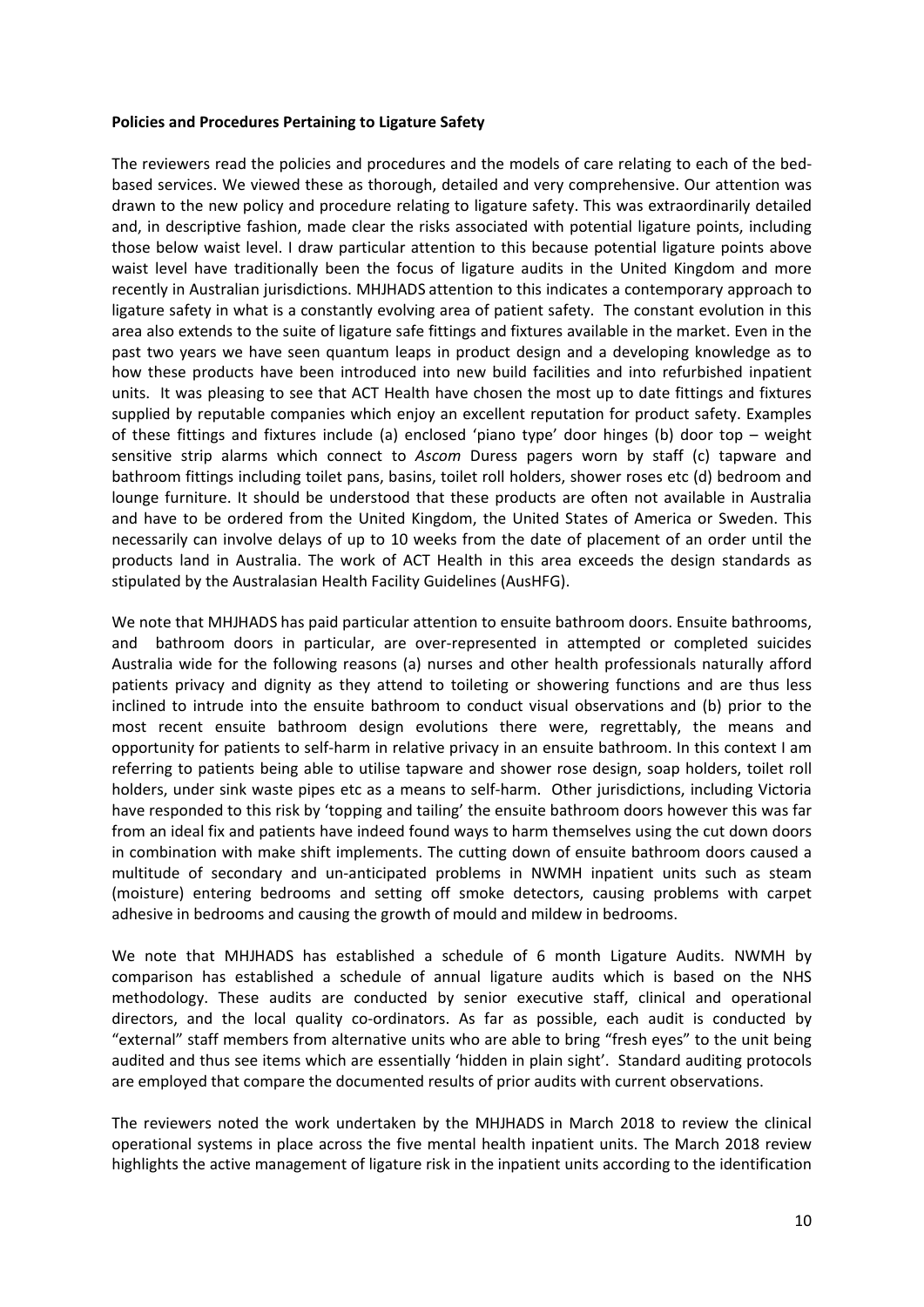of *means* ‐ ligature points ‐ in particular locations, the assessment of *motivation* to self‐harm and minimising *opportunities* for self‐harming behaviours by nursing at‐risk consumers in appropriate risk zones within the inpatient units. As may be expected in this model of care, the relative risk of self-harm posed by a particular consumer determines the locus of care and the subsequent intensity of nursing observation and care provided. This approach to assuring the safety of all consumers according to the level of risk identified is familiar to the reviewers and, in our view, is comparable with the operational practices employed across the inpatient units operated by NorthWestern Mental Health.

The reviewers note, that in years gone by, and as recently as the mid 1980s in Victoria, the single biggest protective factor to preventing a suicide in an inpatient unit was shared bedrooms and communal bathrooms. Oftentimes, the sleeping accommodation was 'Nightingale ward' or dormitory style accommodation and in fact there were very few single bedrooms during this period. In the intervening years very significant efforts have been made to improve both the design and the level of amenity provided to patients in contemporary inpatient units. The improvements in design have evolved over time and have resulted in single bedrooms with ensuite bathrooms. This has not always resulted in improved safety. Many jurisdictions in Australia and internationally have subsequently had to retroactively mitigate the unintended consequences of the 'improvements' in design, for example, patient bedrooms were designed with an ensuite bathroom to afford privacy and dignity to patients however retroactive changes have had to be made to the bathrooms to deal with apparent ligature risks with bathroom doors, towel hooks, toilet roll holders, grab rails etc. Similarly, retroactive steps have had to be taken to deal with apparent ligature risks in bedrooms such as bedroom doors, light fittings, ceiling airconditioning grilles, wardrobe doors, wardrobe shelving etc. The reviewers experience has been, and this has been confirmed by patient feedback, is that as fixtures and fittings are progressively stripped out of bedrooms the environment takes on a more custodial feel and in fact the bedrooms are perceived as cold, stark, un-inviting, dehumanizing and counter-therapeutic and, as such, bring to the fore feelings of hopelessness and despair. Clearly, when bedrooms are 'stripped back' to this extent this can only increase the risk for the patient who is depressed and anxious and harbouring suicidal thoughts.

The reviewers noted the attention paid in the development of the MHJHADS procedures to the issue of relational security. As noted above, contemporary models of care are reliant on careful assessment of dynamic risk profiles to identify those consumers who are at high risk of self-harming behaviours at any particular point in time. Dynamic risk assessment and mitigation of risk is dependent on active engagement of consumers at an emotional level and the therapeutic use of the self. Notwithstanding the applicability of these principles to consumer interactions with every staff member, it is most commonly the skills and experience of nursing staff that are called upon to engage consumers and mitigate risk on a shift-to-shift basis. Whereas ACT Health is attending to the mitigation of structural risks by the identification and elimination of ligature points, the simultaneous recognition of the significance of relational security issues is important. NWMH places a similar emphasis on the significance of therapeutic engagement in assessing and mitigating risk in inpatient settings. To expand this point further, about 16 years ago NWMH made a conscious decision to only employ nurses with specialist qualifications in mental health nursing. We have held firm to that decision in the intervening time and we have been able to achieve this aim by (a) Having a very well regarded graduate nurse program that is always over-subscribed (b) having a very well regarded postgraduate diploma in advanced mental health nursing program that is also over‐ subscribed (c) designing a Division 2 Registered Nurse (Enrolled Nurse) Transition to Mental Health Program and (d) having a very active overseas recruitment program that has seen NWMH recruit over 1000 Registered Nurses from the United Kingdom over the past 12 years. In regard to the training lines, NWMH has a record level number i.e. 82 training lines for the 2018 academic year. These strategies, in combination, have delivered a skilled and enabled Registered Nurse workforce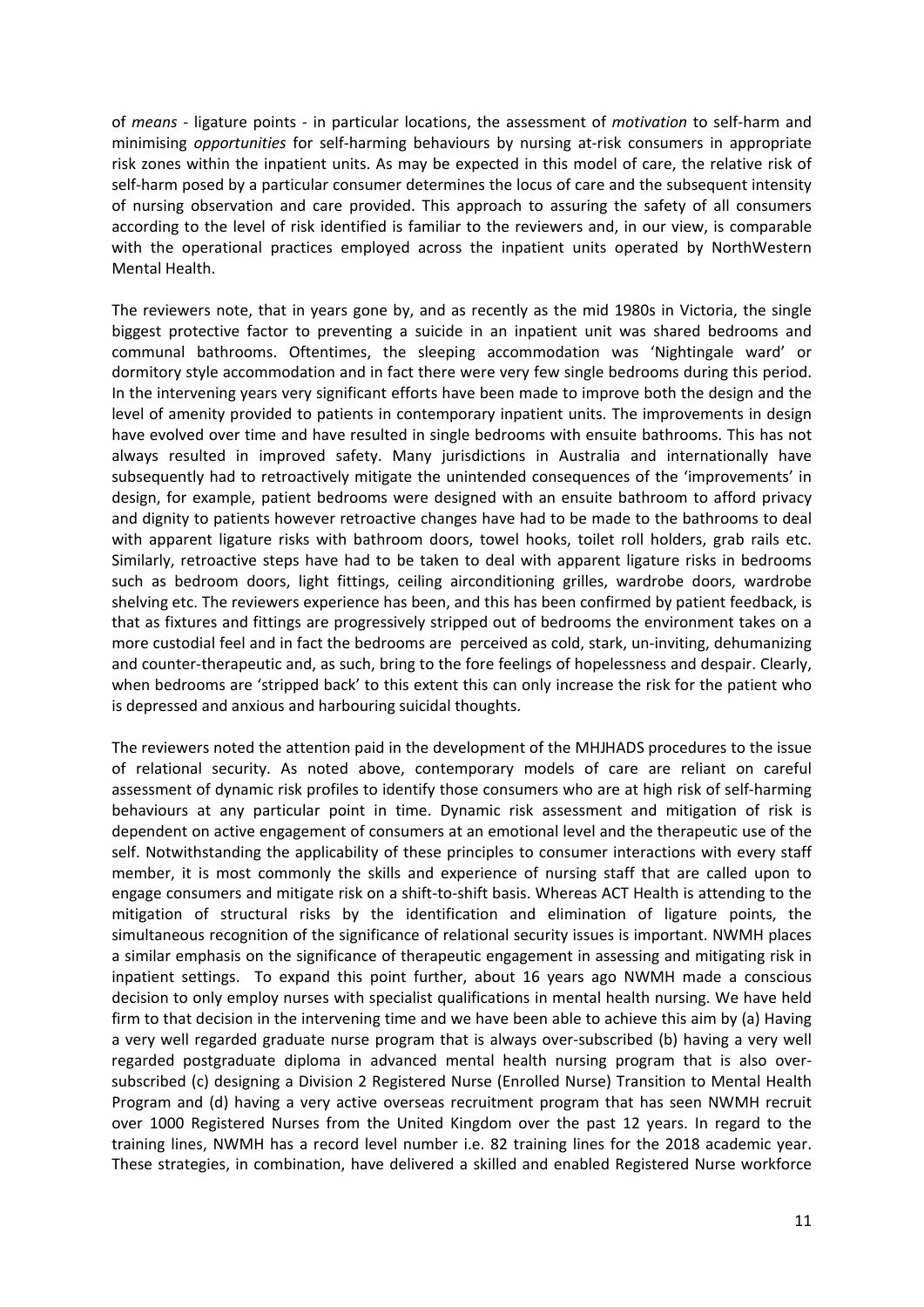who understand the value of therapeutic engagement as being of equal importance to the valuable work that is being undertaken in regards to ligature safety.

#### **Clinical Governance**

Perusal of the ACT Health governance structure suggests lines of accountability between the clinical governance structure of MHJHADS and the corporate executive structures lack clarity. The reviewers understand that steps are being taken to review the overarching corporate structures that govern MHJHADS. Nevertheless, in the view of the reviewers, it is germane to note the manner in which this lack of clarity has affected incident reviews and the implementation of recommendations arising from the investigations undertaken. The relationship between the Morbidity and Mortality Committee of MHJHADS and the ACT Health Quality, Governance and Risk Division constitutes an important representative example. The nature of the decision-making process and the accountability structures involved in relation to the development of business cases and the identification of financial resources to implement the recommendations of the Morbidity and Mortality Committee was not clear to the reviewers. Confusion about these processes and the lack of a direct line of accountability appears to have delayed the process of improving ligature safety in particular. A second example relates to the compilation and evaluation of service activity data, and the capacity to interpret this data in ways that lead to implementation of service improvement measures. It appears that quality improvement staff with the remit and skills to support these activities are not located within the structures of the mental health service and thus efforts to influence staff on the ground and effect change in mental health service delivery are likely to be impeded. Further, the operational differences between general medical services and mental health services are often under-appreciated by staff that are required to operate across both sets of services from generic quality units.

Medical leadership and the partnership with operational directors are important functional elements in the effective delivery of mental health services. The reviewers were pleased to note the recognition given to these critical elements of clinical governance by the executive and operational leadership of MHJHADS. Discussions with the executive team revealed an appreciation of the commitment of current and past medical personnel to delivering high-quality services, and respect for medical independence in clinical decision-making. Notwithstanding these strongly positive commitments and an ongoing medical recruitment process, MHJHADS is experiencing difficulty attracting and retaining suitably qualified senior medical personnel. Notably, the recent vacancies at the level of the ACT Chief Psychiatrist and the Clinical Director of Acute Mental Health Services of MHJHADS speak to the difficulties frequently encountered. In the experience of the reviewers, training and retaining skilled psychiatrists is a recurring difficulty for Australian public mental health services, and underscores the value of developing national and international recruitment strategies.

#### **Investigation of Critical Incidents**

In considering the investigation of the five sentinel events undertaken by the MHJHADS Morbidity and Mortality Committee between January 2015 and July 2017, the reviewers were provided with an overview of each incident and the subsequent investigations, copies of the reports prepared by the Morbidity and Mortality Committee, and the Summary Tables of the review processes that document the recommendations, actions, status of actions, and dates of completion, for each investigation. The reviewers note that these incidents are currently the subject of ongoing coronial investigations and as such the clinical notes were not available for direct perusal by the reviewers.

The reviewers note that 4 out of the 5 Sentinel Events involved Voluntary patients and that none of the events occurred in a High Dependency Unit (HDU) type setting. Similarly, NWMH has never had a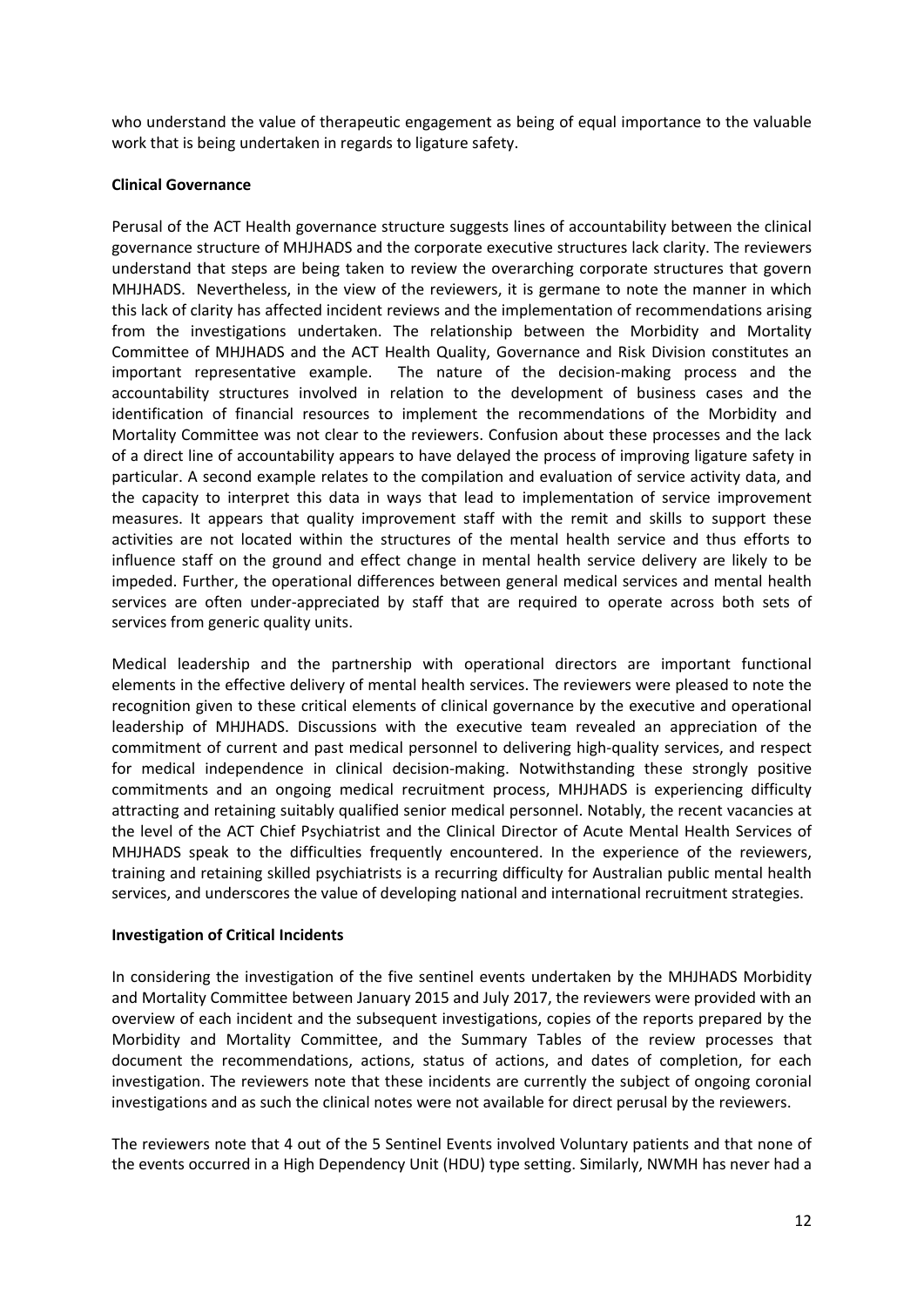completed suicide in a HDU environment and it may seem obvious that this could be a consequence of (a) higher quality infrastructure in terms of ligature safe fittings and fixtures (b) a higher ratio of staff to consumers (c) more frequent medical review (d) perhaps more assertive treatment with psychotropic medications (e) better line of sight observation, (f) perhaps more skilled and experienced staff deployed to HDU, (g) less 'nooks and crannies' or blind spots in the HDU where consumers can engage in self‐harm out of the vision of staff, (h) Consumers in HDU are likely to always be subject to a more intensive regime of visual observations and checks and (i) HDU is a much more controlled environment and thus it is easier for staff to check items brought into the unit by consumers, visitors and contractors i.e control the introduction of prohibited items into this environment.

The five sentinel events occurred in what may be considered "low dependency" settings where consumers at relatively low risk of self‐harm are typically nursed. Given this context, the nature of the findings and recommendations of the incident investigations are unsurprising. That is, the conclusions reported by the Morbidity and Mortality Committee are recognisable as those that in the experience of the reviewers commonly occur in similar settings in other services. For instance, failure to recognise the signs of a deteriorating patient in an LDU setting at a time when relatively junior staff are dealing with high levels of acuity and simultaneous demands, senior staff are on leave, and there is limited access to allied health staff, are themes that resonate with the experience of the reviewers. Similarly, issues related to comprehensive clinical assessment, clinical handover processes at transfer of care, reporting and escalation of significant incidents, the documentation of clinical risk observations, and limited access to supported forms of accommodation are commonly recurring themes in investigations of inpatient suicides. Frank acknowledgment of these service difficulties and the practical actions taken by MHJHADS to address these aspects of service delivery suggests a strong commitment to continuous service improvement activities.

In considering the above factors it begs the question 'do we admit the patient to the care setting most appropriate to his/her needs?' Increasingly, the reviewers note in their own service that HDU beds are sought for the aggressive, violent, drug impaired or floridly psychotic person whereas the agitated /depressed person who is socially withdrawn, not engaging but cooperative and 'compliant' is admitted to an LDU bed. Under these circumstances the agitated / depressed person often ruminates in their bedroom, away from staff, and away from other patients and, left to their own devices, may contemplate acting on their thoughts of hopelessness and despair. At one level it may appear that there is no nexus between the management of occupational violence and the management of the anxious / depressed person however the reviewers believe this nexus to be very real.

#### **Management of Occupational Violence (OV)**

In 2016‐17, NWMH identified OV as its single biggest priority for the next 20 months. An Executive led working group was established and NWMH sought input from its staff, the unions and carers as to how it could improve safety in inpatient units. This input formed a workplan that has led to \$2.2m expenditure on OV initiatives as a means to reducing the incidence of OV in NWMH inpatient units. NWMH has undertaken a range of initiatives including;

- Installation of CCTV cameras
- Supported the use of 'lapel cams' by Security Officers responding to code events in mental health units or the Emergency Department
- Purchase of *Norix* brand, sand filled furniture
- Construction of airlocks between the LDU and HDU
- Installation of custody suite grade doors to HDUs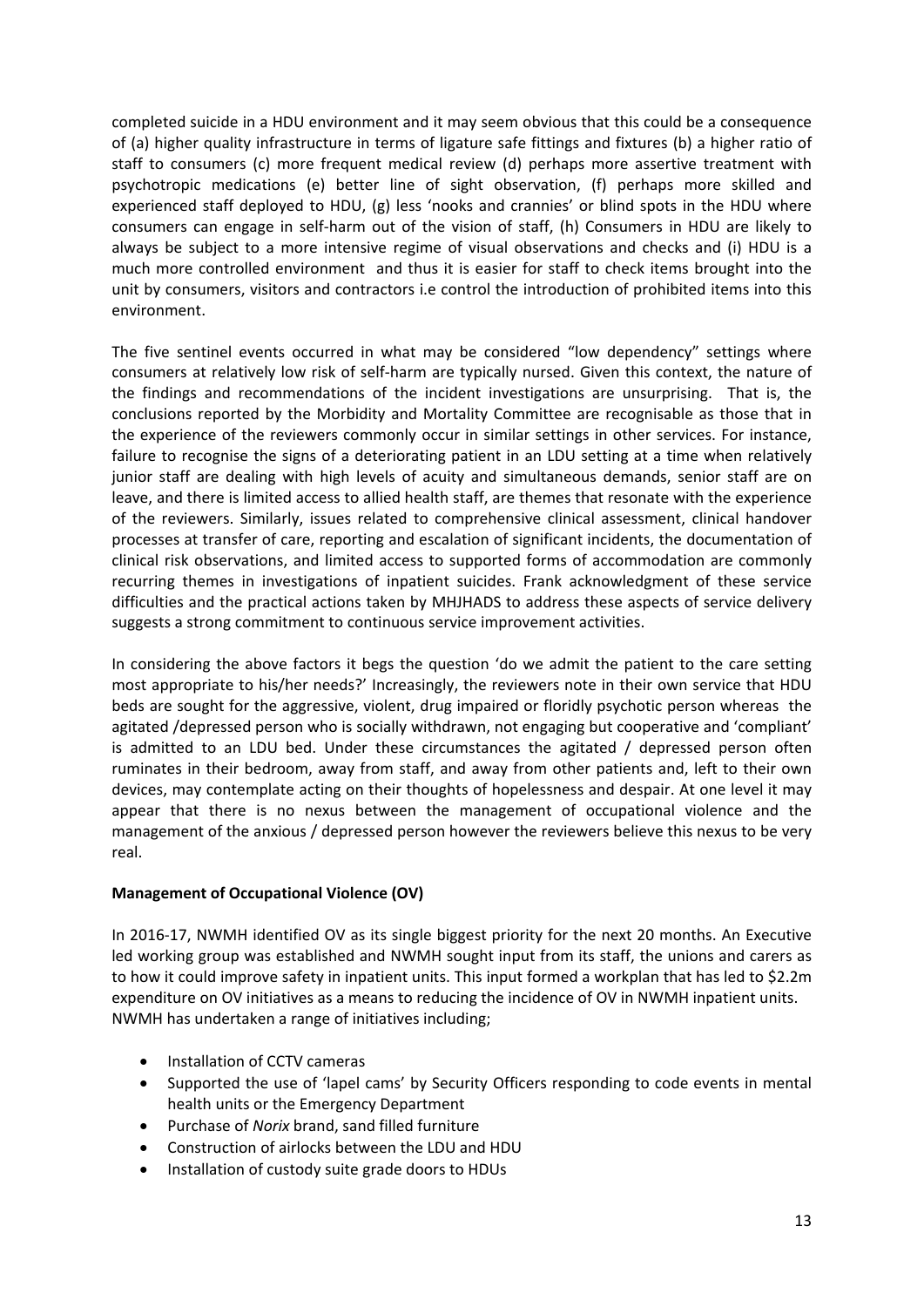- Implemented the use of Saliva Drug testing kits
- Standardised the use of Drug Detector Dogs to search inpatient units
- Developed a protocol between NWMH and Victoria Police for the reporting of OV incidents
- Introduced a principle whereby NWMH would actively seek to prosecute perpetrators of OV
- Introduced rubberised toothbrushes for inpatients
- Our evidenced based and award winning Management of Clinical Aggression (MOCA) program was re‐designed to provide more training to front line staff
- Introduced Lone Worker Devices for community clinicians
- Introduced a Security Officer 7 afternoon shifts per week to one NWMH Inpatient Unit
- Introduced a Nurse Practitioner Candidate to one NWMH Inpatient Unit

These initiatives in combination have served to make the inpatient units safer and have allowed NWMH to consider risk in a more thoughtful way and in particular whether we have the patient in the right care setting at the right period in their episode of inpatient treatment.

#### **Incident Review**

Perusal of the information provided by MHJHADS prior to this review indicates that the incident investigation times for the 5 Sentinel Events was unreasonably long. The investigation for Incident 1 took 228 days, Incident 2 took 153 days, Incident 3 took 203 days, Incident 4 took 113 days and Incident 5 took 114 days. The average period taken to investigate and close off an incident was 167 days. Clearly, prolonged investigation times such as these represent a lost opportunity to quickly identify modifiable factors such as changes to infrastructure, policies and procedures, staff training etc. – which may not, in and of themselves, be causative factors but nevertheless if implemented may serve to reduce risk.

In the Victorian context, contemporary practice dictates that Root Cause Analysis methodology is utilised to investigate all inpatient suicides. In undertaking these RCAs, NWMH recognises the importance of maintaining a balance of internal and external RCA panel members. A senior panel member from another service ensures objectivity is maintained, and local service members are bestplaced to provide a detailed understanding of local processes, and to provide advice about the relevance and application of recommendations under consideration.

NWMH is subject to *Safer Care Victoria* timelines which have recently been introduced in respect to incident investigation. These guidelines require incident investigation to be completed within 30 days and, at the present time, might be considered somewhat aspirational during this period of transition. Prior to the introduction of the *Safer Care Victoria* regime, NWMH was operating on a 60 day deadline to investigate a critical incident. So, whilst we strive to achieve a completed investigation within 30 days, investigations are certainly being completed within 60 days. Over the coming months NWMH will achieve incremental improvements to achieve the 30 day deadline.

#### **NWMHs Experience Regarding Completed Suicide in Inpatient Units** (or while on leave from an Inpatient Unit)

In reviewing the summary information regarding the 5 sentinel events at ACT Health there does not appear to be any consistent themes or causal relationships that enabled the deaths to occur. Rather, it appears that a series of events or circumstances may have conspired to create the opportunity where it was possible for the patient to commit suicide. These sentinel events are currently subject to coronial investigative processes and it would be inappropriate to speculate any further at this point about causation. The reviewers did note that there had been no unexpected deaths in ACT Health inpatient mental health units for at least 10 years prior to these events and no deaths in the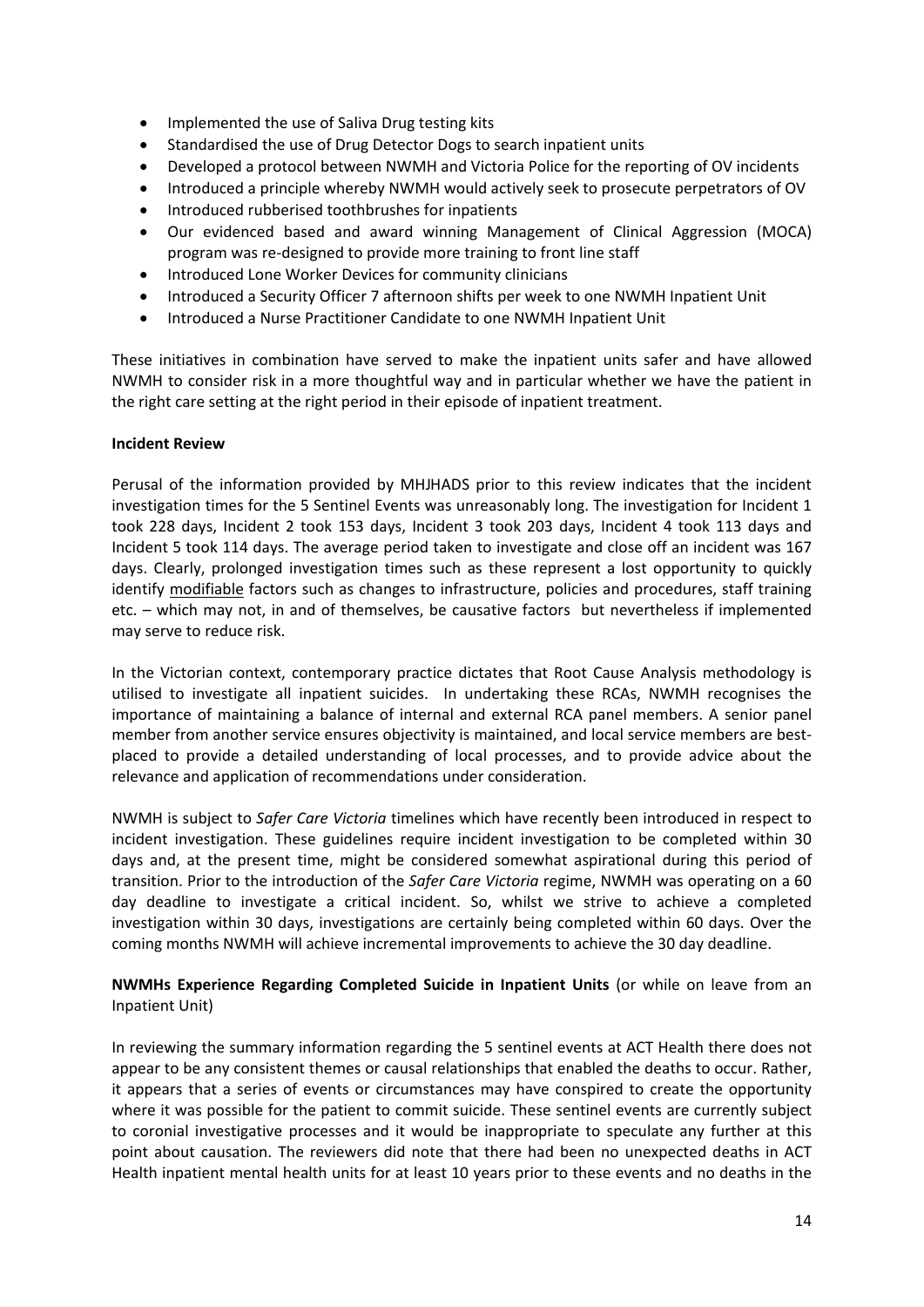18 months since. The reviewers consider that it is incorrect to view the 5 sentinel events as a cluster; rather these events should be viewed as a statistical spike in the context of 16 years, rather than in the context of an 18 month period.

A review of 9 years data 2006‐07 to 2014‐15 has enabled NWMH to quantify the frequency of a completed suicide occurring in each care type setting across NWMH and unsurprisingly the greatest frequency was in an acute youth unit and the lowest frequency was in aged residential. There was a ten-fold increase in risk between youth acute inpatient beds compared to aged acute inpatient beds. These are extremely rare events and sometimes, for no explicable reason, grouping of these rare events can occur.

In reviewing these deaths consideration was given to the following:

NorthWestern Mental Health (NWMH) operates 532 (in 2014‐15) beds across a range of care types including;

- Youth, adult and aged acute inpatient units
- Adult residential rehabilitation
- Adult secure extended care
- Adult Eating Disorders
- Adult neuropsychiatry
- Adult prevention and recovery care service
- Aged residential care
- Aged hostel

The table below identifies the frequency of these events in NWMH over a nine year period and in a range of care settings.

| <b>Care Type Setting</b>  | <b>Frequency of Completed Suicide</b> |
|---------------------------|---------------------------------------|
| Youth Acute IPU           | 1 suicide every 17,520 beddays        |
| Adult Acute IPU           | 1 suicide every 31,207 beddays        |
| Aged Acute IPU            | 1 suicide every 177,390 beddays       |
| Secure Extended Care IPU  | 1 suicide every 28,470 beddays        |
| Aged Residential Care IPU | 1 suicide every 542,025 beddays       |

#### **External Benchmarking**

Eight years ago, NWMH convened a group of 8 metro and rural mental health services to engage in an external benchmarking process which continues to function with the cooperation of all 8 participants. NWMH serves as the secretariat and its senior Health Information Manager collates data and this is presented back to the group at quarterly meetings. The data is closely protected and is always presented in a format in which individual services cannot be identified. This has proven to be an excellent quality assurance activity and has provided comfort to the NWMH Executive, the Melbourne Health Mortality and Morbidity committee, and indeed to the Melbourne Health Board that NWMH is not an outlier in the statewide system. ACT Health may find similar value in joining an external benchmarking group of peer organisations in NSW or Victoria.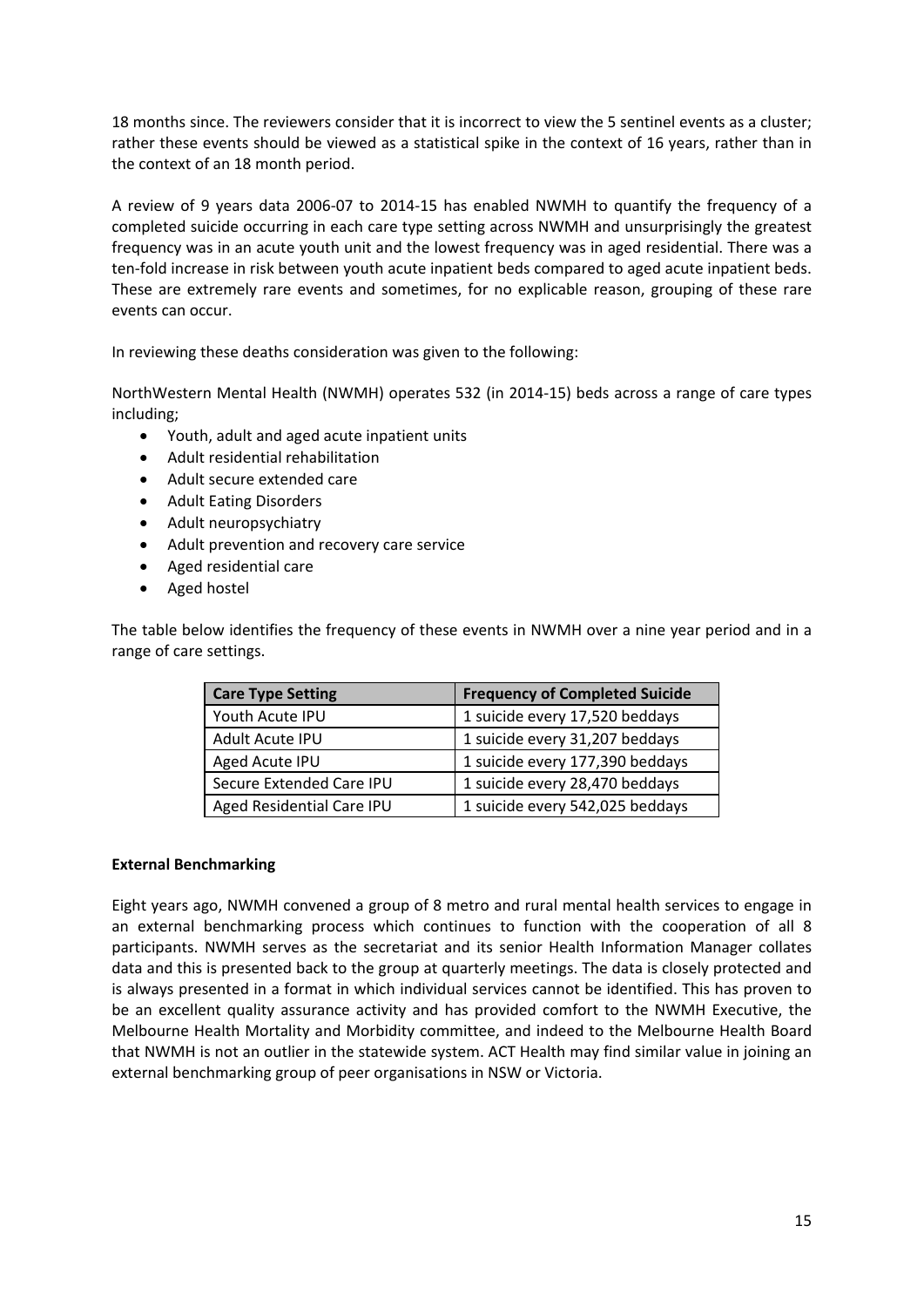#### **Carers ACT**

The reviewer's met with Ms Lisa Kelly, CEO of Carers ACT. Ms Kelly has a clinical background in psychology and has had professional appointments at *Lifeline* and *headspace* prior to her current role*.* Because of this background she is acutely attuned to suicide and she has done a lot of work in this area. Her work at *headspace* in particular gives her a deep understanding of the contagion effect and clustering of suicides that can sometimes occur in school communities. Ms Kelly shared her view that the 5 sentinel events in ACT Health did not represent a cluster as the term is generally understood in healthcare.

Carers ACT represents 48,000 carers – not just mental health carers, across southern NSW and the ACT and has a role in disbursing brokerage funding, policy development and supporting carers networks. Ms Kelly sits on the Mortality and Morbidity committee and as such she is privy to committee papers including Riskman reports and incident investigation reports.

Ms Kelly characterized the relationship with ACT Health as productive and healthy. She reports a high level of trust and respect for the Executive of the organization. She opined that she had a very good relationship with ACT Health Executive Director Ms Katrina Bracher who was proactive at raising issues with her, particularly adverse events. She considered that she had good access into the service and that ACT Health viewed the relationship with Carers ACT as an important partnership. By way of constructive criticism she opined that (a) the investigations into adverse events had been unnecessarily lengthy (b) there was a convoluted and somewhat confusing governance structure in place to deal with such matters and (c) it was somewhat difficult to understand what the investigative process was and what timelines were applicable to these.

In terms of a wish for the future, Ms Kelly said she would like to see better collaboration around suicide postvention strategies including bereavement care for affected carers.

#### **ACT Consumer Network**

The reviewers met with Ms Dalane Drexler, Executive Officer from the ACT Mental Health Consumer Network. Ms Drexler conveyed that the ACT Consumer Network was well engaged with the service and had been involved in user groups for the design of new facilities and also the development of models of care. She described a collegial and productive relationship with MHJHADS and she had good access to ACT Health Executive Director Ms Katrina Bracher. She, or other consumer consultants were involved in most ACT Health committees including the Mortality and Morbidity and also the Seclusion and Restraint committees. By way of constructive criticism she opined that (a) the Seclusion and Restraint committee had been cancelled multiple times – Ms Drexler had raised this formally with Ms Bracher and a commitment had been given to re‐convene the meetings in the near future and (b) the perennial observation that nursing staff in the acute unit are burdened with reporting tasks and are thus undertaking such tasks in the staff base or 'fishbowl' at the expense of engaging with patients out in the open spaces of the ward.

#### **Service Context**

The reviewers noted a chronic skills shortage across all craft groups but most notably in nursing and medicine. These shortages are 4.2% for medical, 14.1% for nursing and 14.1% for hotel and allied health staff and consequently the service has a reliance on VMOs, locum medical staff and agency nurses. At particular times, such as over Christmas and New Year, these staff shortages are inevitably more pronounced as agency nurse supply dries up. The skills shortage needs to be seen in a broader context that could be considered to be a 'perfect storm' that, if not attended to, could contribute to organizational risk and a decrease in patient safety. The broader context includes: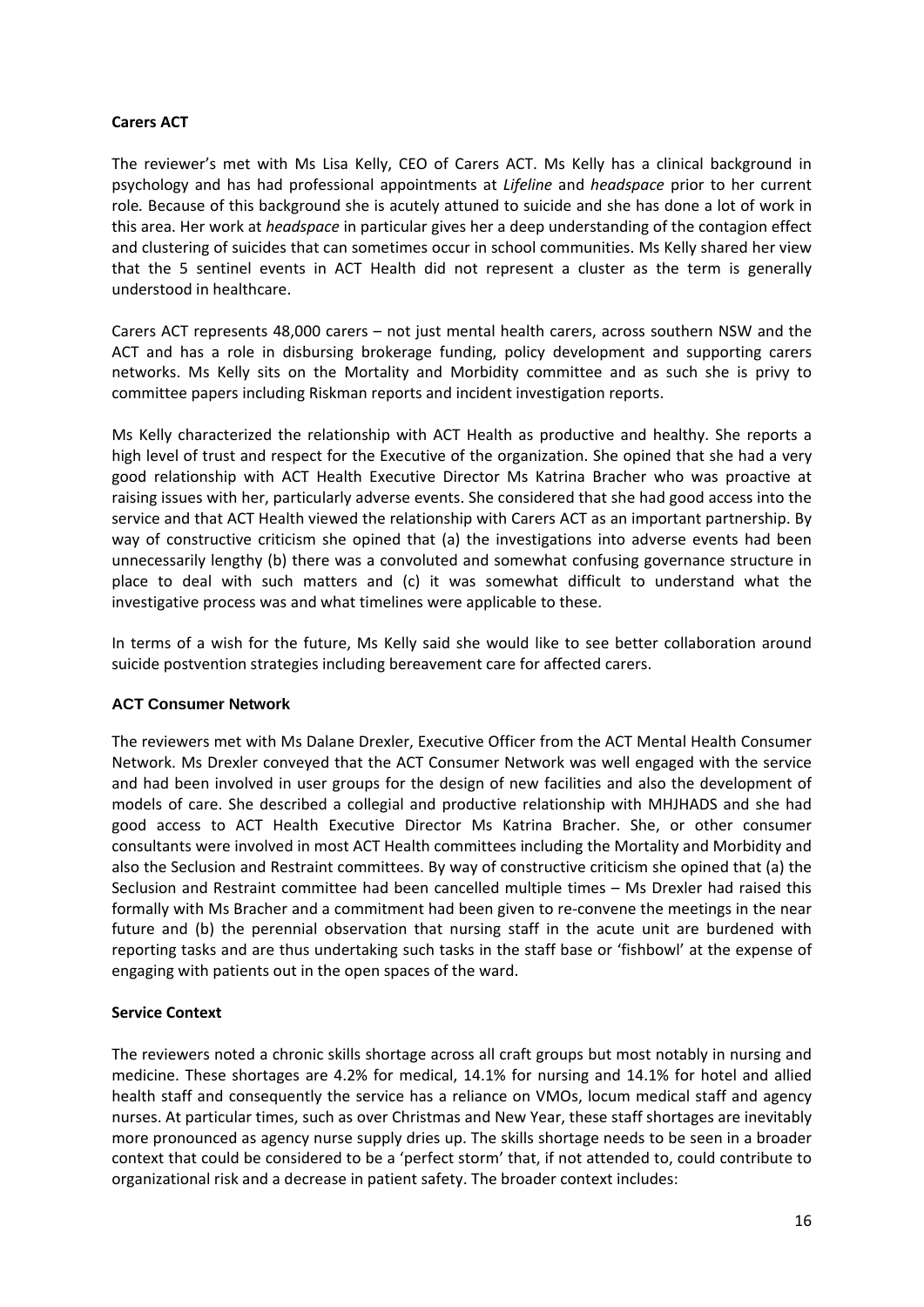- (a) Budget constraint with a savings and efficiency target of 9% over 2 years
- (b) Steadily increasing demand for mental health services via the ED. Canberra Hospital ED growth in presentations is increasing year on year ‐ from 2015‐16 to 2016‐17 there was an increase in the order of 8.5%.
- (c) A steadily reducing average length of stay (ALOS) which is directly related to the increased demand for beds. In 2014‐15 the ALOS was 10.4 days, 2015‐16 the ALOS was 9.9 days, in 2016-17 the ALOS was 9.1 days and in 2017-18 the ALOS was 8.6 days  $-$  but sometimes as low as 6 days.
- (d) Occupancy rates consistently higher than 100% in the acute mental health unit and,
- (e) As 'carve out' options are pursued such as MHSSU, SUSD etc this has the effect of concentrating more and more acuity into the inpatient unit.

#### **Acting Chief Psychiatrist ACT**

The reviewers engaged in a teleconference with the ACT Acting Chief Psychiatrist Dr Mandy Evans who has been acting in the role for the past year. A Chief Psychiatrist has been recruited and will commence in the role in August 2018. We discussed medical recruitment and retention. The service has been bedevilled by high turnover in senior medical staff roles. This has been compounded at times by provisions in the ACT Medical award which allows for a two week notice period on resignation – (compared to a three month notice period in Victoria) under these circumstances the Acute Mental Health Unit (AMHU) recently lost two senior medical staff in a four week period. This obviously makes it nigh impossible in the ACT to recruit to a vacant position prior to the incumbent vacating their post. The AMHU currently has vacant senior medical staff roles. A recent recruitment process saw three people apply, only one of which was appointable. In the past 12 months 12 senior medical staff have left the service out of a workforce of 33. There has been a heavy reliance on overseas trained doctors who tend to stay for relatively short periods. Dr Evans opined that the worst seems to be behind them and there is plenty of cause for optimism in the short to medium term in regard to recruitment and retention. Three locally trained registrars have gained fellowship over the past 12 months. One of these has been appointed at Calvary Hospital and the other two have accepted positions at the AMHU. Another four trainees are likely to gain fellowship in the next 12 months. The training program is regarded as excellent and candidates are achieving fantastic pass rates. We discussed governance and we understand that in the normal course of events MHJHADS has a structure in place similar to NWMH whereby a program is co-managed by a Lead Consultant and a Program Manager however consistent senior medical staff shortages over the past 18 months or so have made this difficult to achieve. We discussed the investigative process in relation to sentinel events and a view was expressed that these processes have been slow and cumbersome to the extent that the findings or recommendations lose their meaning or usefulness by the time they are tabled. Dr Evans commented that after a year in the role it was still very difficult to understand the reporting lines and connections between various service committees.

#### **Summary**

The reviewers consider the bed‐based mental health and drug withdrawal programs of MHJHADS to be safe and very competently managed by a skilled and experienced senior management team. The reviewers do not consider that the 5 sentinel events are representative of an unsafe service system. These events, while deeply regrettable, and no doubt tragedies for the 5 bereaved families, need to be seen in the context of 13-14 years of service history rather than the 18 month period in which these deaths occurred. We noted that there were no inpatient deaths for at least 10 years prior to these events, nor in the 18 months that followed.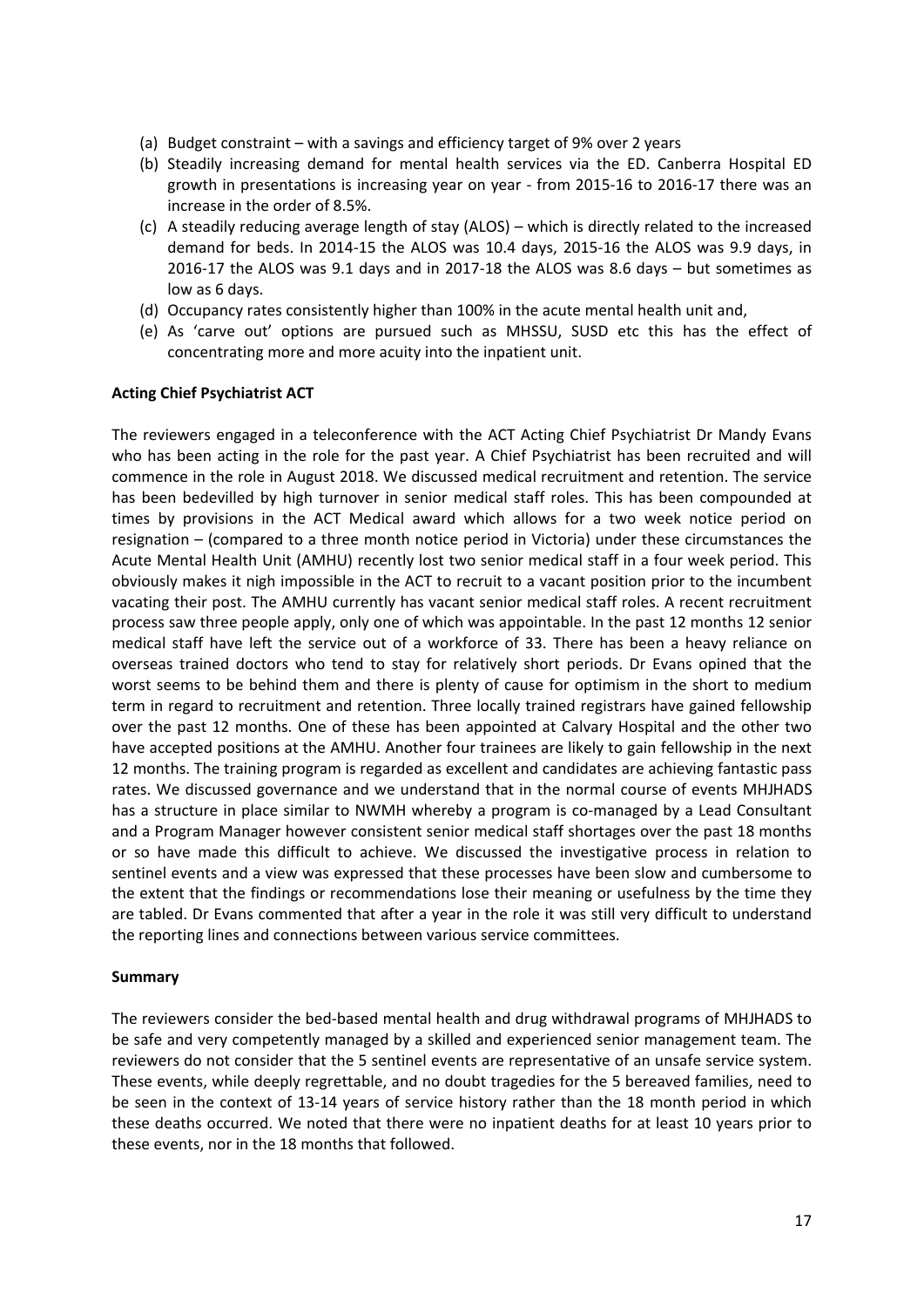The quality of the infrastructure is excellent with the exception of the Brian Hennessey Rehabilitation Centre – which is on the cusp of refurbishment. The Ligature safety program is superior to that undertaken by NWMH in terms of frequency, i.e 6-monthly, compared to annual audits conducted by NWMH, and MHJHADS is using state of the art ligature safe products to mitigate the risk of inpatient suicide.

Key service partners in Carers ACT and the ACT Consumer Network view the organization and their relationship with the service as positive and productive with high levels of confidence and respect for the senior management team including the Executive Director.

Notwithstanding the above, there are always opportunities for improvement and in that context the reviewers make the following 11 recommendations.

#### **Recommendations:**

#### **1. Workforce**

- MHJHADS should consider a sustained program of national and/or international recruitment for nurses and senior medical staff as a means to ensuring regular supply throughout the year. If recruiting nurses from overseas, MHJHADS should preference nurses with specialist mental health qualifications.
- MHJHADS should consider increasing both the number and the percentage of nursing staff who have specialist mental health qualifications as a means to ensuring that an appropriate balance is struck between attending to ligature safety risks in infrastructure vs mitigation of the risk of patients deliberately self‐harming by enhancing the nursing skills that support therapeutic engagement with patients in inpatient settings.

#### **2. Governance**

- MHJHADS should participate in the current review of corporate governance structures being undertaken across ACT Health with a view to clarifying the reporting relationships and explicating the accountability processes. MHJHADS should adopt clear criteria and timelines for the investigation and reporting of critical incidents and sentinel events.
- The reviewers recommend that a RCA be undertaken for all sentinel events and that ideally these be completed within 30 days but definitely within 60 days. The service should also seek to ensure external participation on RCA investigative panels.
- MHJHADS should consider adopting a governance model at team/unit level which has a Lead Consultant and a Program Manager heading up each program. Under this model both partners have equal power and authority and work together to manage the program. Under this model the Lead Consultant is responsible for managing junior and senior medical staff, medicolegal matters, legal responsibilities in regard to patients treated under the Mental Health Act and standards of care; the Program Manager is responsible for managing nursing, allied health and administrative staff, oversight of systems and processes and the operational management of the Program.

#### **3. Quality Managers**

 MHJHADS should consider embedding quality improvement staff with the remit and skills to support quality improvement activities within the structures of the mental health service as a means to positively influence staff on the ground and effect change in mental health service delivery.